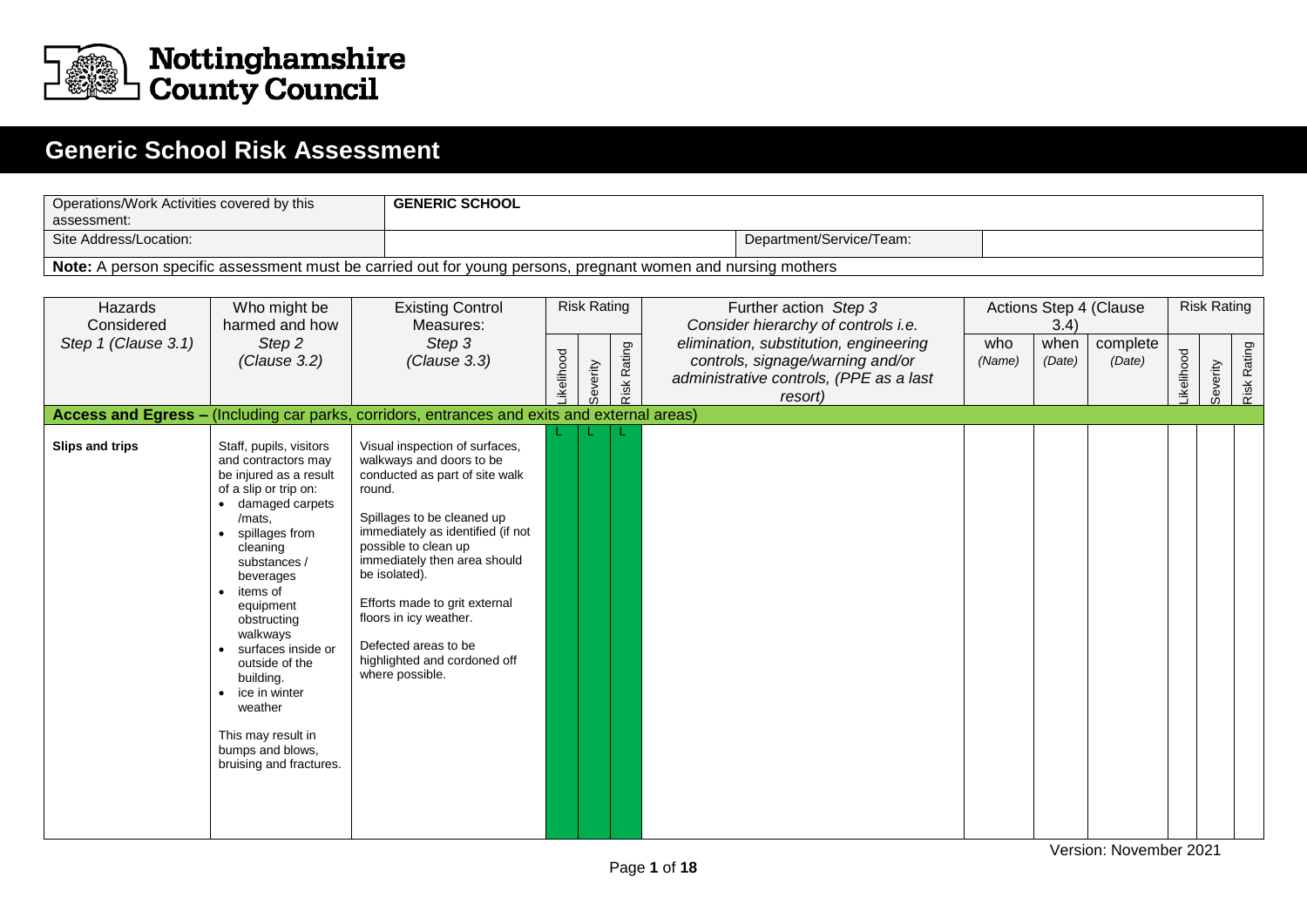| Hazards<br>Considered                   | Who might be<br>harmed and how                                                                                                                                                                                                       | <b>Existing Control</b><br>Measures:                                                                                                                                                                                                                                                                                                                                                                                                                                                                |            | <b>Risk Rating</b> |             | Further action Step 3<br>Consider hierarchy of controls i.e.                                                                     |               | 3.4)           | Actions Step 4 (Clause |           | <b>Risk Rating</b> |             |
|-----------------------------------------|--------------------------------------------------------------------------------------------------------------------------------------------------------------------------------------------------------------------------------------|-----------------------------------------------------------------------------------------------------------------------------------------------------------------------------------------------------------------------------------------------------------------------------------------------------------------------------------------------------------------------------------------------------------------------------------------------------------------------------------------------------|------------|--------------------|-------------|----------------------------------------------------------------------------------------------------------------------------------|---------------|----------------|------------------------|-----------|--------------------|-------------|
| Step 1 (Clause 3.1)                     | Step 2<br>(Clause 3.2)                                                                                                                                                                                                               | Step 3<br>(Clause 3.3)                                                                                                                                                                                                                                                                                                                                                                                                                                                                              | Likelihood | Severity           | Risk Rating | elimination, substitution, engineering<br>controls, signage/warning and/or<br>administrative controls, (PPE as a last<br>resort) | who<br>(Name) | when<br>(Date) | complete<br>(Date)     | ikelihood | Severity           | Risk Rating |
| <b>Exposure to inclement</b><br>weather | Staff may suffer from<br>conditions of<br>hypothermia and sun<br>burn and dehydration<br>as a result of working<br>in external areas for<br>long periods of time.                                                                    | Drinking water provided to staff<br>in hot weather. Staff<br>encouraged to use sun screen.<br>Suitable clothing to be worn by<br>staff.<br>Regular communication with<br>staff to take place in extremes<br>of temperature.                                                                                                                                                                                                                                                                         |            |                    |             |                                                                                                                                  |               |                |                        |           |                    |             |
| Falling items from height               | Staff, pupils and<br>visitors may be injured<br>as a result of items<br>falling / being thrown<br>from stairs and high<br>level walkways. This<br>may result in bumps,<br>blows, bruising and<br>lacerations.                        | Adequate toe-boards to be<br>instated where platforms are at<br>height.<br>Due disciplined behaviour of<br>staff and pupils<br>Due care of staff, pupils and<br>visitors when walking on stairs.                                                                                                                                                                                                                                                                                                    |            |                    | L.          |                                                                                                                                  |               |                |                        |           |                    |             |
| <b>Falls from height</b>                | Staff, pupils and<br>visitors may be injured<br>as a result of a fall<br>from a high level<br>walkway, window or a<br>slip/trip down the<br>stairs. This may result<br>in bumps and blows,<br>fractures and<br>potentially fatality. | Handrails and use of handrails<br>policy instated and enforced<br>within schools.<br>Traffic system implemented<br>within schools. E.g. Walk on the<br>left hand side of the corridor.<br>Due courtesy of staff, pupils and<br>visitors when moving through<br>site.<br>Lifts / slopes provided and<br>maintained for people with<br>mobility difficulties.<br>Window restrictions in place<br>where appropriate.<br>Staggered entry / exits of large<br>numbers of pupils out of the<br>buildings. |            | M                  |             |                                                                                                                                  |               |                |                        |           |                    |             |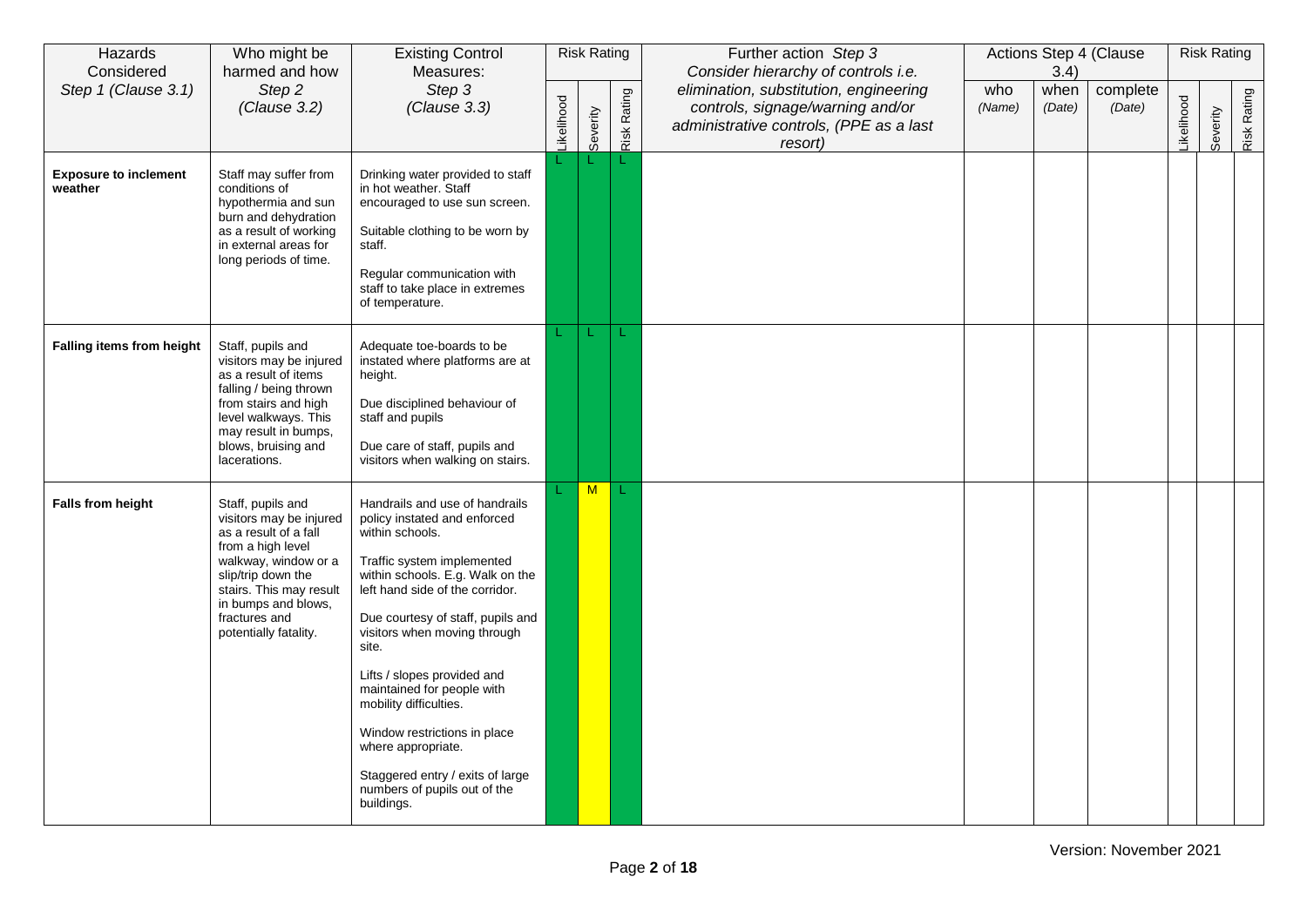| Hazards<br>Considered               | Who might be<br>harmed and how                                                                                                                                                                                                                                           | <b>Existing Control</b><br>Measures:                                                                                                                                                                                                                                                                                                                                                                                                                                                                                                                             |            | <b>Risk Rating</b> |             | Further action Step 3<br>Consider hierarchy of controls i.e.                                                                     |               | 3.4)           | Actions Step 4 (Clause |           | <b>Risk Rating</b> |             |
|-------------------------------------|--------------------------------------------------------------------------------------------------------------------------------------------------------------------------------------------------------------------------------------------------------------------------|------------------------------------------------------------------------------------------------------------------------------------------------------------------------------------------------------------------------------------------------------------------------------------------------------------------------------------------------------------------------------------------------------------------------------------------------------------------------------------------------------------------------------------------------------------------|------------|--------------------|-------------|----------------------------------------------------------------------------------------------------------------------------------|---------------|----------------|------------------------|-----------|--------------------|-------------|
| Step 1 (Clause 3.1)                 | Step 2<br>(Clause 3.2)                                                                                                                                                                                                                                                   | Step 3<br>(Clause 3.3)                                                                                                                                                                                                                                                                                                                                                                                                                                                                                                                                           | Likelihood | Severity           | Risk Rating | elimination, substitution, engineering<br>controls, signage/warning and/or<br>administrative controls, (PPE as a last<br>resort) | who<br>(Name) | when<br>(Date) | complete<br>(Date)     | ikelihood | Severity           | Risk Rating |
| Contact with people and<br>property | Staff, pupils, and<br>visitors may be injured<br>as a result of making<br>contact with large<br>obstructive items and<br>other people walking<br>through the school.<br>This may result in<br>bumps and blows,<br>bruising and possibly<br>lacerations.                  | Traffic system implemented<br>within schools. E.g. Walk on the<br>left hand side of the corridor.<br>Due courtesy of staff, pupils and<br>visitors when moving through<br>site.<br>Lifts / slopes provided and<br>maintained for people with<br>mobility difficulties.<br>Staggered entry / exits of large<br>numbers of pupils out of the<br>buildings.                                                                                                                                                                                                         |            |                    |             |                                                                                                                                  |               |                |                        |           |                    |             |
| <b>Classroom Activities</b>         |                                                                                                                                                                                                                                                                          |                                                                                                                                                                                                                                                                                                                                                                                                                                                                                                                                                                  |            |                    |             |                                                                                                                                  |               |                |                        |           |                    |             |
| Violence and aggression             | Staff and pupils may<br>suffer stress, bruising<br>and potentially<br>fractures if violent<br>incidents occur during<br>teaching / learning<br>activities.<br>(Teachers may<br>identify that pupils<br>have been subject to<br>violence outside of<br>school activities) | Adequate supervision and<br>awareness of pupil behaviours<br>at all times during classroom<br>activities.<br>Individual behaviour<br>assessments conducted for<br>difficult pupils.<br>Pupils encouraged to be polite<br>and courteous towards their<br>fellow pupils and teachers.<br>Staff received Coping With<br>Risky Behaviours / De-<br>escalation training as<br>necessary.<br>Staff aware of safeguarding<br>pupils reporting procedures and<br>designated safeguarding officer.<br>Discipline / Isolation procedures<br>in place for offending pupils. |            |                    |             |                                                                                                                                  |               |                |                        |           |                    |             |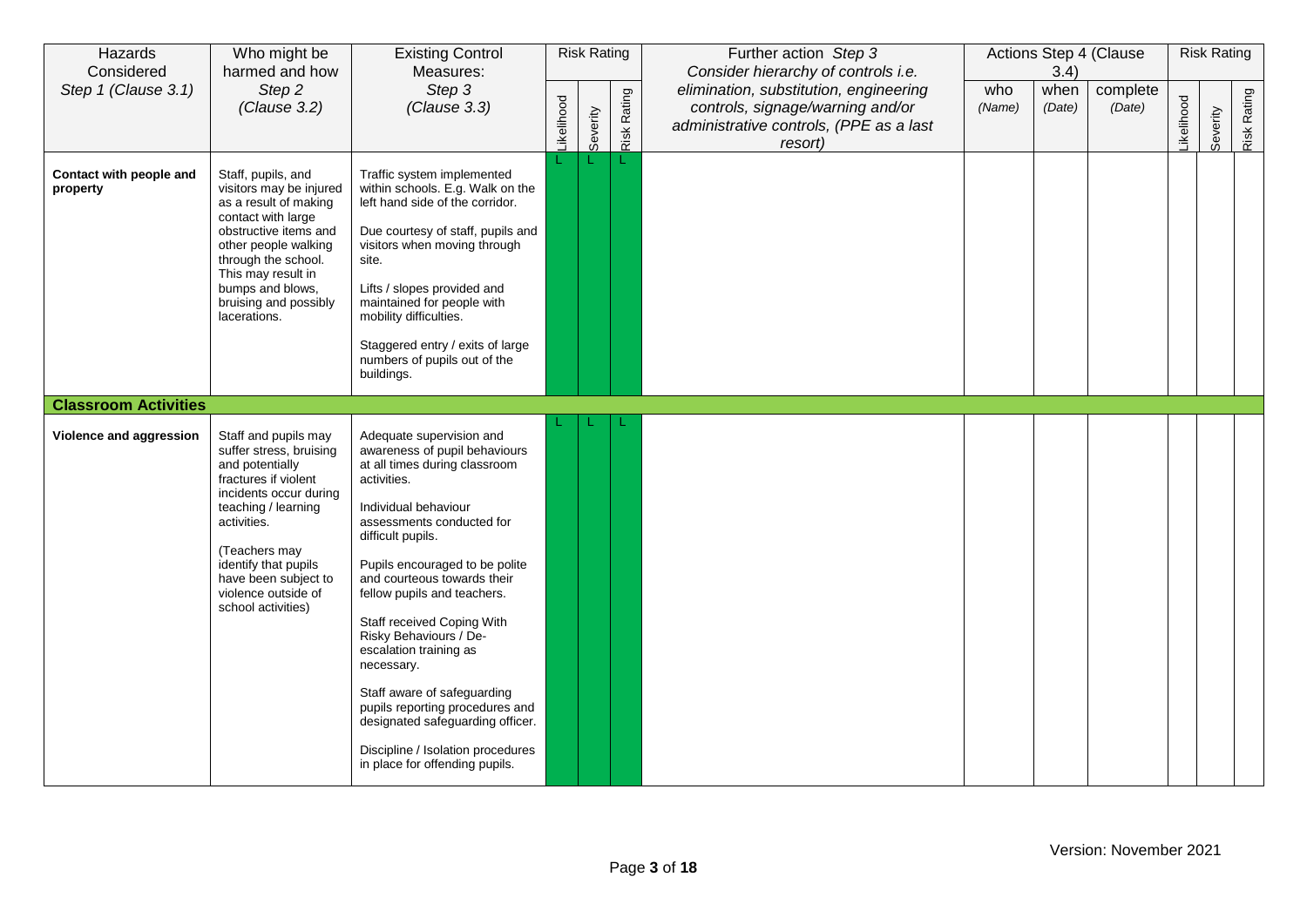| Hazards<br>Considered | Who might be<br>harmed and how                                                                                                                                                                                                                                                                                                    | <b>Existing Control</b><br>Measures:                                                                                                                                                                                                                                                                                                                                                                                                                                                                                                                                                                                 |                  | <b>Risk Rating</b> |             | Further action Step 3<br>Consider hierarchy of controls i.e.                                                                     |               | 3.4)           | Actions Step 4 (Clause |           | <b>Risk Rating</b> |                |
|-----------------------|-----------------------------------------------------------------------------------------------------------------------------------------------------------------------------------------------------------------------------------------------------------------------------------------------------------------------------------|----------------------------------------------------------------------------------------------------------------------------------------------------------------------------------------------------------------------------------------------------------------------------------------------------------------------------------------------------------------------------------------------------------------------------------------------------------------------------------------------------------------------------------------------------------------------------------------------------------------------|------------------|--------------------|-------------|----------------------------------------------------------------------------------------------------------------------------------|---------------|----------------|------------------------|-----------|--------------------|----------------|
| Step 1 (Clause 3.1)   | Step 2<br>(Clause 3.2)                                                                                                                                                                                                                                                                                                            | Step 3<br>(Clause 3.3)                                                                                                                                                                                                                                                                                                                                                                                                                                                                                                                                                                                               | <b>ikelihood</b> | Severity           | Risk Rating | elimination, substitution, engineering<br>controls, signage/warning and/or<br>administrative controls, (PPE as a last<br>resort) | who<br>(Name) | when<br>(Date) | complete<br>(Date)     | ikelihood | Severity           | Rating<br>Risk |
| <b>Stress</b>         | Staff and pupils may<br>be subject to stress as<br>a result of increased<br>work loads, lack of<br>communication,<br>emotional involvement<br>with pupils and staff,<br>disruptive pupils and<br>violence and<br>aggression. This may<br>result in negative<br>emotional.<br>behavioural and<br>physiological<br>characteristics. | Stress surveys carried out at<br>school and any significant<br>findings acted upon.<br>Open door policy implemented<br>with Head of School and staff.<br>Staff encouraged to express<br>any stressful concerns in team<br>meetings.<br>Responsible person to monitor<br>workloads and consider<br>implementing support<br>mechanisms for staff who may<br>feel stressed.<br>Time allocated for staff to<br>prepare for lessons and engage<br>in other activities outside of the<br>classroom.<br>Regular term time breaks from<br>work activities.<br>Head of School to engage in<br>regular liaison with governors. |                  |                    |             |                                                                                                                                  |               |                |                        |           |                    |                |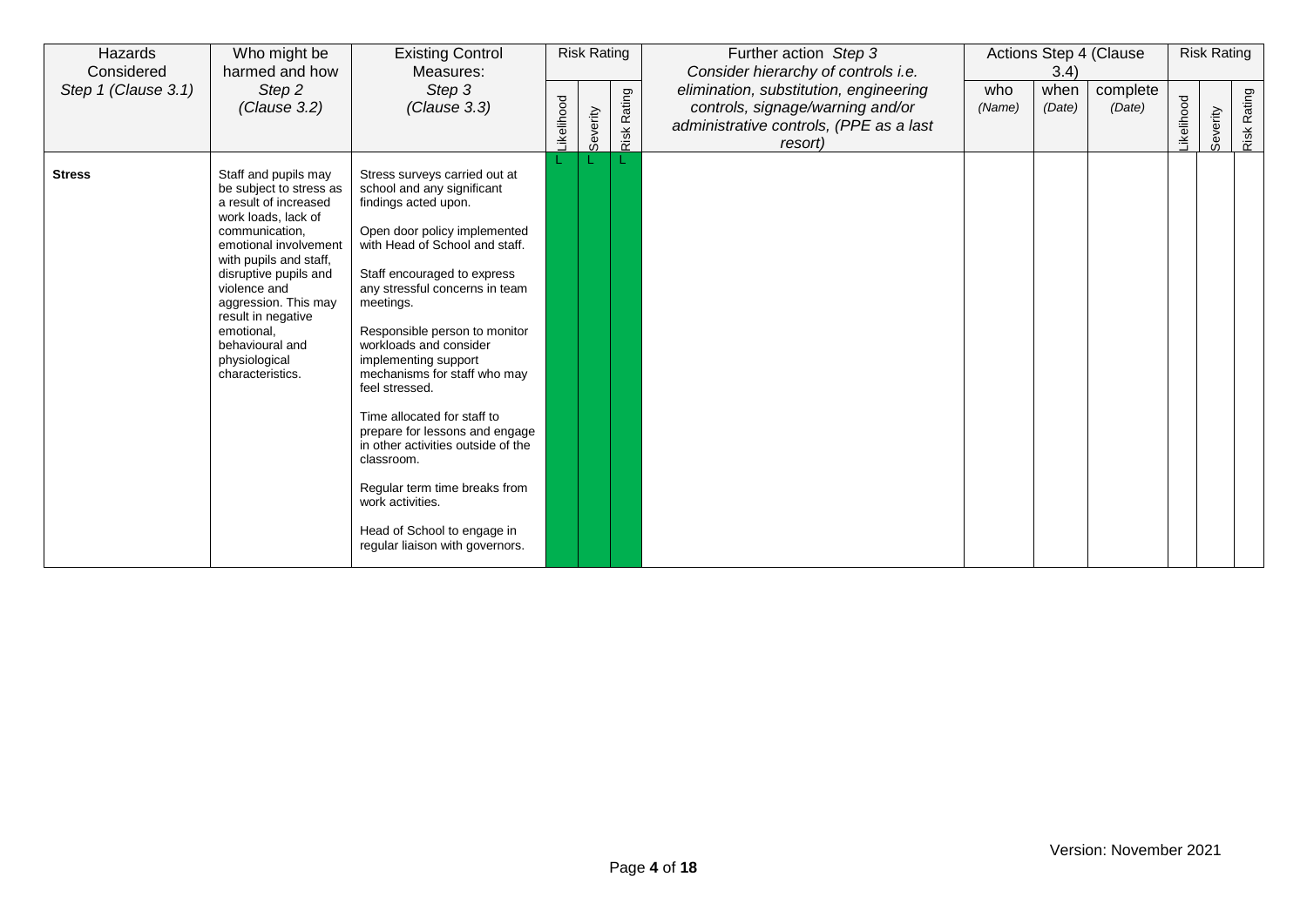| Hazards<br>Considered          | Who might be<br>harmed and how                                                                                                                                                                                                                                                                                                                              | <b>Existing Control</b><br>Measures:                                                                                                                                                                                                                                                                                                                                                                                                                                                                                                                                                                                                                                                                                           |                   | <b>Risk Rating</b> |                    | Further action Step 3<br>Consider hierarchy of controls i.e.                                                                     |               | 3.4)           | Actions Step 4 (Clause |           | <b>Risk Rating</b> |             |
|--------------------------------|-------------------------------------------------------------------------------------------------------------------------------------------------------------------------------------------------------------------------------------------------------------------------------------------------------------------------------------------------------------|--------------------------------------------------------------------------------------------------------------------------------------------------------------------------------------------------------------------------------------------------------------------------------------------------------------------------------------------------------------------------------------------------------------------------------------------------------------------------------------------------------------------------------------------------------------------------------------------------------------------------------------------------------------------------------------------------------------------------------|-------------------|--------------------|--------------------|----------------------------------------------------------------------------------------------------------------------------------|---------------|----------------|------------------------|-----------|--------------------|-------------|
| Step 1 (Clause 3.1)            | Step 2<br>(Clause 3.2)                                                                                                                                                                                                                                                                                                                                      | Step 3<br>(Clause 3.3)                                                                                                                                                                                                                                                                                                                                                                                                                                                                                                                                                                                                                                                                                                         | <b>Likelihood</b> | Severity           | <b>Risk Rating</b> | elimination, substitution, engineering<br>controls, signage/warning and/or<br>administrative controls, (PPE as a last<br>resort) | who<br>(Name) | when<br>(Date) | complete<br>(Date)     | ikelihood | Severity           | Risk Rating |
| <b>Contact with substances</b> | Teaching staff and<br>pupils may come into<br>contact with<br>substances during<br>classroom activities.<br>Such substances<br>include science<br>chemicals, paints,<br>cleaning substances<br>and design technology<br>substances such as<br>adhesives. Such<br>injuries may result in<br>eye and skin irritation,<br>burns and breathing<br>difficulties. | Separate COSHH assessments<br>conducted for all harmful<br>substances.<br>All hazardous substances<br>should be stored in a locked<br>area that is not accessible to<br>students.<br>Pupils instructed on the safe<br>use of particular substances.<br>Safety Eyewear conforming to<br>BS EN 166 supplied where<br>required.<br>Protective aprons and gloves to<br>be worn where required.<br>CLEAPSS guidance available<br>for all substances used in<br>Science and D&T areas.<br>Low risk purchase policies<br>implemented to ensure that<br>dangerous substances are not<br>brought onto site.<br>Liaison with other contractors /<br>premise users to ensure that<br>there are no conflicting<br>substances used on site. |                   |                    |                    |                                                                                                                                  |               |                |                        |           |                    |             |
| <b>Burns / Scalds</b>          | Staff / Pupils may be<br>injured as a result of<br>contact with<br>hot<br>substances / surfaces<br>in the classroom. For<br>example,<br>using<br>soldering irons, glue<br>guns, kettles and hot<br>drinks.                                                                                                                                                  | Hot drinks to be kept away from<br>pupils at all times and not to be<br>carried across the classroom.<br>No kettles to be kept in<br>classrooms.<br>All pupils instructed in the safe<br>use of tools and equipment and<br>provided with PPE where<br>required.                                                                                                                                                                                                                                                                                                                                                                                                                                                                |                   | L                  | ◆                  |                                                                                                                                  |               |                |                        |           |                    |             |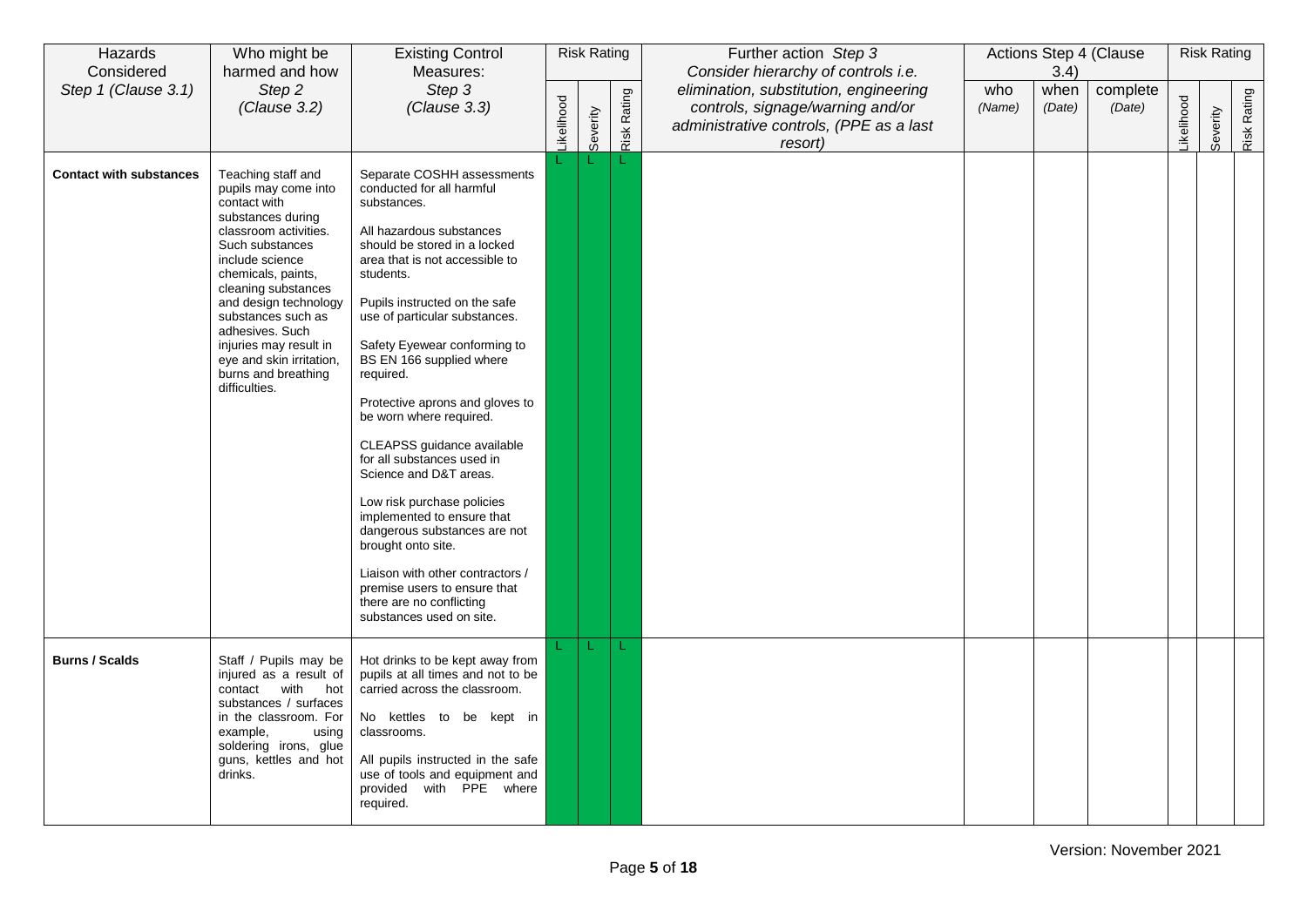| Hazards<br>Considered              | Who might be<br>harmed and how                                                                                                                                                                                         | <b>Existing Control</b><br>Measures:                                                                                                                                                                                                                                                                                                                                                                                                    |           | <b>Risk Rating</b> |             | Further action Step 3<br>Consider hierarchy of controls i.e.                                                                     |               | 3.4)           | Actions Step 4 (Clause |                  | <b>Risk Rating</b> |             |
|------------------------------------|------------------------------------------------------------------------------------------------------------------------------------------------------------------------------------------------------------------------|-----------------------------------------------------------------------------------------------------------------------------------------------------------------------------------------------------------------------------------------------------------------------------------------------------------------------------------------------------------------------------------------------------------------------------------------|-----------|--------------------|-------------|----------------------------------------------------------------------------------------------------------------------------------|---------------|----------------|------------------------|------------------|--------------------|-------------|
| Step 1 (Clause 3.1)                | Step 2<br>(Clause 3.2)                                                                                                                                                                                                 | Step 3<br>(Clause 3.3)                                                                                                                                                                                                                                                                                                                                                                                                                  | ikelihood | Severity           | Risk Rating | elimination, substitution, engineering<br>controls, signage/warning and/or<br>administrative controls, (PPE as a last<br>resort) | who<br>(Name) | when<br>(Date) | complete<br>(Date)     | <b>ikelihood</b> | Severity           | Risk Rating |
| <b>Contact with sharp</b><br>edges | Staff and pupils may<br>come into contact with<br>sharp edges on<br>furniture and scissors<br>resulting in cuts and<br>scratches.                                                                                      | Visual inspections to occur on a<br>regular basis to ensure that no<br>sharp edges are present on<br>furniture.<br>Safety scissors provided where<br>possible.                                                                                                                                                                                                                                                                          |           |                    |             |                                                                                                                                  |               |                |                        |                  |                    |             |
| <b>Contact with electricity</b>    | Staff and pupils may<br>be injured as a result<br>of contact with<br>electricity from<br>damaged cables /<br>plugs / switches etc.<br>This may result in<br>electrocution which<br>can potentially result<br>in death. | School to arrange PAT testing<br>of all portable electronic items<br>of equipment on an annual<br>basis.<br>Periodic "Hardwire" test of<br>mains circuitry to be conducted<br>on a 5 year basis.<br>ALL category1 / 2 defects to<br>rectified as soon as possible.<br>Visual inspection of all plugs<br>cables and sockets before use<br>of any electrical equipment. Any<br>damage / defects to be reported<br>to premise duty holder. |           | M                  |             |                                                                                                                                  |               |                |                        |                  |                    |             |
| Falling items from height          | Staff and pupils may<br>be injured as a result<br>of items stored at high<br>level falling onto them.<br>This may result in<br>bumps, blows,<br>bruising, concussion<br>and potentially<br>fractures.                  | Only light items to be stored at<br>height.<br>Only adults to reach for items<br>stored at height ensuring that<br>no pupils are below the<br>potential "drop zone."<br>Items at height to be stored in a<br>sensible manner to ensure that<br>the potential for falls is limited.<br>Suitable access equipment to<br>be provided and maintained for<br>staff to access items stored at<br>height.                                      |           | M                  |             |                                                                                                                                  |               |                |                        |                  |                    |             |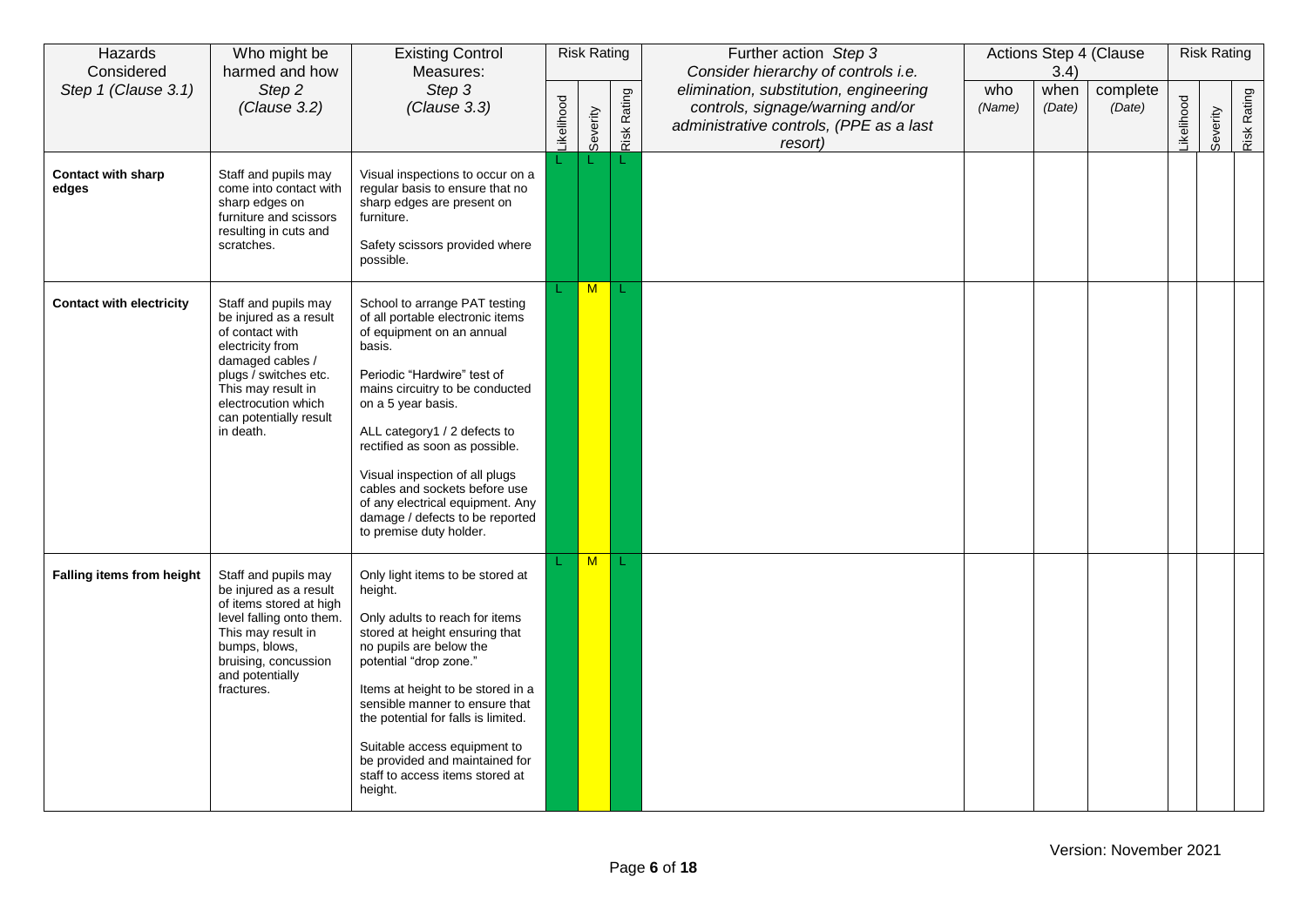| Step 2<br>Step 1 (Clause 3.1)<br>Step 3<br>elimination, substitution, engineering<br>who<br>complete<br>when<br>Risk Rating<br>Risk Rating<br><b>ikelihood</b><br>ikelihood<br>(Clause 3.2)<br>(Clause 3.3)<br>controls, signage/warning and/or<br>(Name)<br>(Date)<br>(Date)<br>Severity<br>Severity<br>administrative controls, (PPE as a last<br>resort)<br>L<br>Contact with people and<br>Staff and pupils may<br>All walkways to be kept tidy at<br>suffer minor injuries<br>all times.<br>property<br>as a result of making<br>physical contact with<br>Due courtesy and respect of<br>staff and pupils for their fellow<br>property, furniture and<br>other people within<br>staff / pupils.<br>the work area. These<br>All furniture to be situated so as<br>injuries may include<br>minor bruises, bumps<br>to cause minimum obstruction<br>and blows.<br>to personnel accessing and<br>egressing classrooms.<br>Use of equipment<br>Staff and pupils may<br>All electrical equipment to be<br>be injured as a result<br>PAT tested on an annual basis.<br>of contact with moving<br>equipment, interactive<br>All equipment visually inspected<br>prior to use and condemned<br>computer equipment<br>and all other<br>until repaired / replaced if any<br>defects noticed.<br>classroom equipment.<br>Such injuries may<br>PPE to be provided where<br>include cuts,<br>lacerations, electric<br>required.<br>shock and eye strain /<br>Training and instruction given to<br>irritation.<br>all staff and pupils who operate<br>the equipment.<br>Pupils to be supervised when<br>using equipment.<br>No loose hair, clothing or<br>jewellery to be worn when using<br>equipment.<br>Trailing cables to be secured to<br>prevent trips. | Hazards<br>Considered | Who might be<br>harmed and how | <b>Existing Control</b><br>Measures: | <b>Risk Rating</b> | Further action Step 3<br>Consider hierarchy of controls i.e. | 3.4) | Actions Step 4 (Clause | <b>Risk Rating</b> |  |
|-----------------------------------------------------------------------------------------------------------------------------------------------------------------------------------------------------------------------------------------------------------------------------------------------------------------------------------------------------------------------------------------------------------------------------------------------------------------------------------------------------------------------------------------------------------------------------------------------------------------------------------------------------------------------------------------------------------------------------------------------------------------------------------------------------------------------------------------------------------------------------------------------------------------------------------------------------------------------------------------------------------------------------------------------------------------------------------------------------------------------------------------------------------------------------------------------------------------------------------------------------------------------------------------------------------------------------------------------------------------------------------------------------------------------------------------------------------------------------------------------------------------------------------------------------------------------------------------------------------------------------------------------------------------------------------------------------------------------------------------------------|-----------------------|--------------------------------|--------------------------------------|--------------------|--------------------------------------------------------------|------|------------------------|--------------------|--|
|                                                                                                                                                                                                                                                                                                                                                                                                                                                                                                                                                                                                                                                                                                                                                                                                                                                                                                                                                                                                                                                                                                                                                                                                                                                                                                                                                                                                                                                                                                                                                                                                                                                                                                                                                     |                       |                                |                                      |                    |                                                              |      |                        |                    |  |
|                                                                                                                                                                                                                                                                                                                                                                                                                                                                                                                                                                                                                                                                                                                                                                                                                                                                                                                                                                                                                                                                                                                                                                                                                                                                                                                                                                                                                                                                                                                                                                                                                                                                                                                                                     |                       |                                |                                      |                    |                                                              |      |                        |                    |  |
| <b>Computer Suites</b>                                                                                                                                                                                                                                                                                                                                                                                                                                                                                                                                                                                                                                                                                                                                                                                                                                                                                                                                                                                                                                                                                                                                                                                                                                                                                                                                                                                                                                                                                                                                                                                                                                                                                                                              |                       |                                |                                      |                    |                                                              |      |                        |                    |  |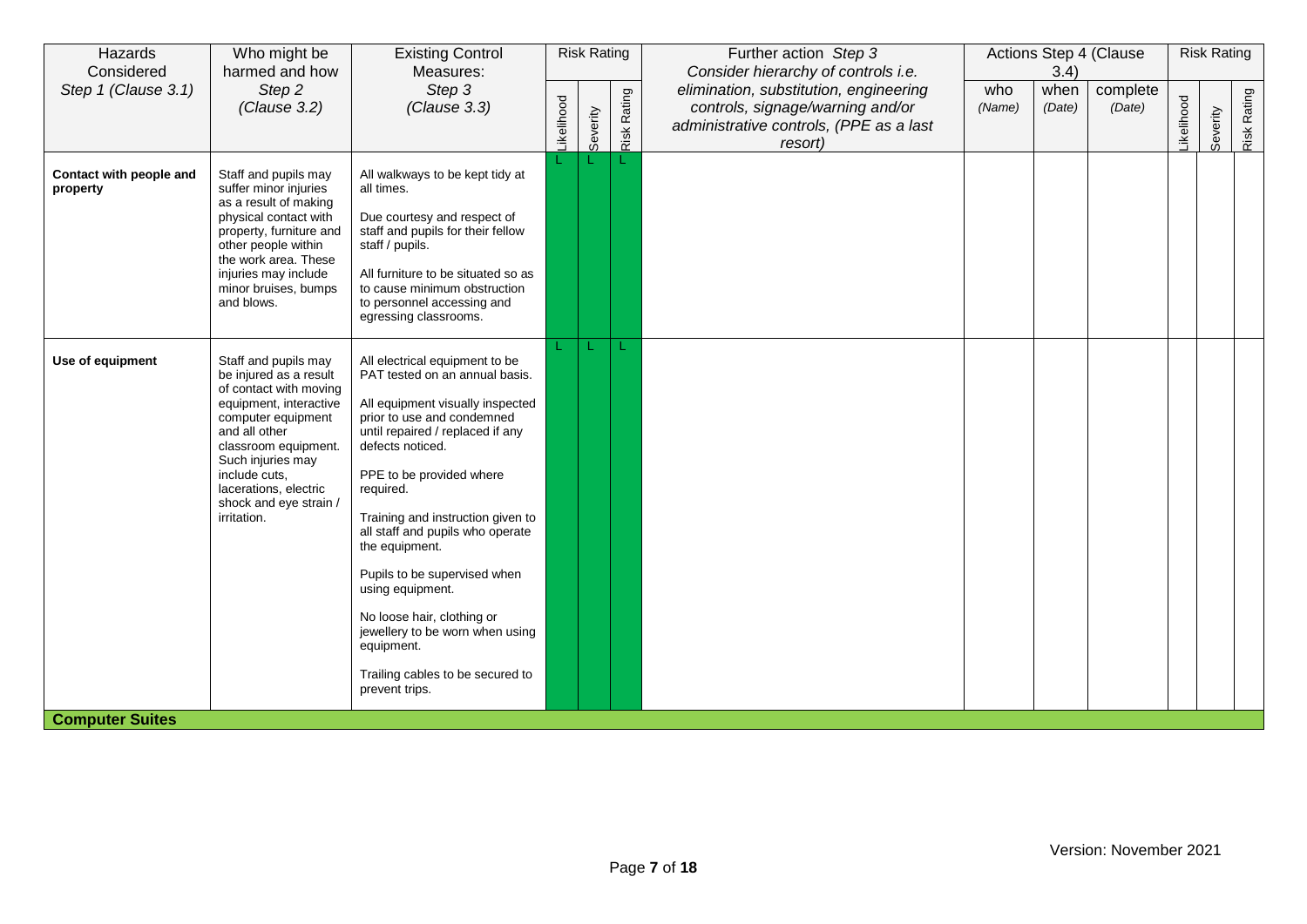| Hazards<br>Considered           | Who might be<br>harmed and how                                                                                                                                                                                                  | <b>Existing Control</b><br>Measures:                                                                                                                                                                                                                                                                                                                                                              |                  | <b>Risk Rating</b> |             | Further action Step 3<br>Consider hierarchy of controls i.e.                                                                     |               | 3.4)           | Actions Step 4 (Clause |           | <b>Risk Rating</b> |             |
|---------------------------------|---------------------------------------------------------------------------------------------------------------------------------------------------------------------------------------------------------------------------------|---------------------------------------------------------------------------------------------------------------------------------------------------------------------------------------------------------------------------------------------------------------------------------------------------------------------------------------------------------------------------------------------------|------------------|--------------------|-------------|----------------------------------------------------------------------------------------------------------------------------------|---------------|----------------|------------------------|-----------|--------------------|-------------|
| Step 1 (Clause 3.1)             | Step 2<br>(Clause 3.2)                                                                                                                                                                                                          | Step 3<br>(Clause 3.3)                                                                                                                                                                                                                                                                                                                                                                            | <b>ikelihood</b> | Severity           | Risk Rating | elimination, substitution, engineering<br>controls, signage/warning and/or<br>administrative controls, (PPE as a last<br>resort) | who<br>(Name) | when<br>(Date) | complete<br>(Date)     | ikelihood | Severity           | Risk Rating |
| <b>Contact with Electricity</b> | Staff and pupils may<br>be injured as a result<br>of making contact with<br>defective electrical<br>computer equipment.<br>Such injuries may<br>include electrocution,<br>burns and potentially<br>death.                       | All portable ICT equipment to<br>be subject to an annual PAT<br>test.<br>All equipment visually inspected<br>prior to use and any defective<br>equipment not to be used until<br>repaired.<br>"Hardwire" test of main circuitry<br>to be conducted on a 5 yearly<br>basis.                                                                                                                        |                  | M                  |             |                                                                                                                                  |               |                |                        |           |                    |             |
| <b>DSE</b>                      | Staff and pupils may<br>suffer musculoskeletal<br>disorders as a result<br>of incorrect postural<br>set-up of workstations.<br>Such injuries may<br>include eye strains,<br>RSI's, back pain,<br>carpal tunnel<br>syndrome etc. | All workstations set up to<br>consider anthropometrics and<br>ergonomics of particular age<br>groups.<br>Adequate lighting, temperature<br>and ventilation.<br>Regular breaks to be taken to<br>ensure DSE users are not<br>maintaining unsuitable<br>postures.<br>Leg room available beneath<br>desks.<br>Mouse mats provided.<br>Pupils encouraged not to rest<br>wrists on the edge of tables. |                  |                    | L           |                                                                                                                                  |               |                |                        |           |                    |             |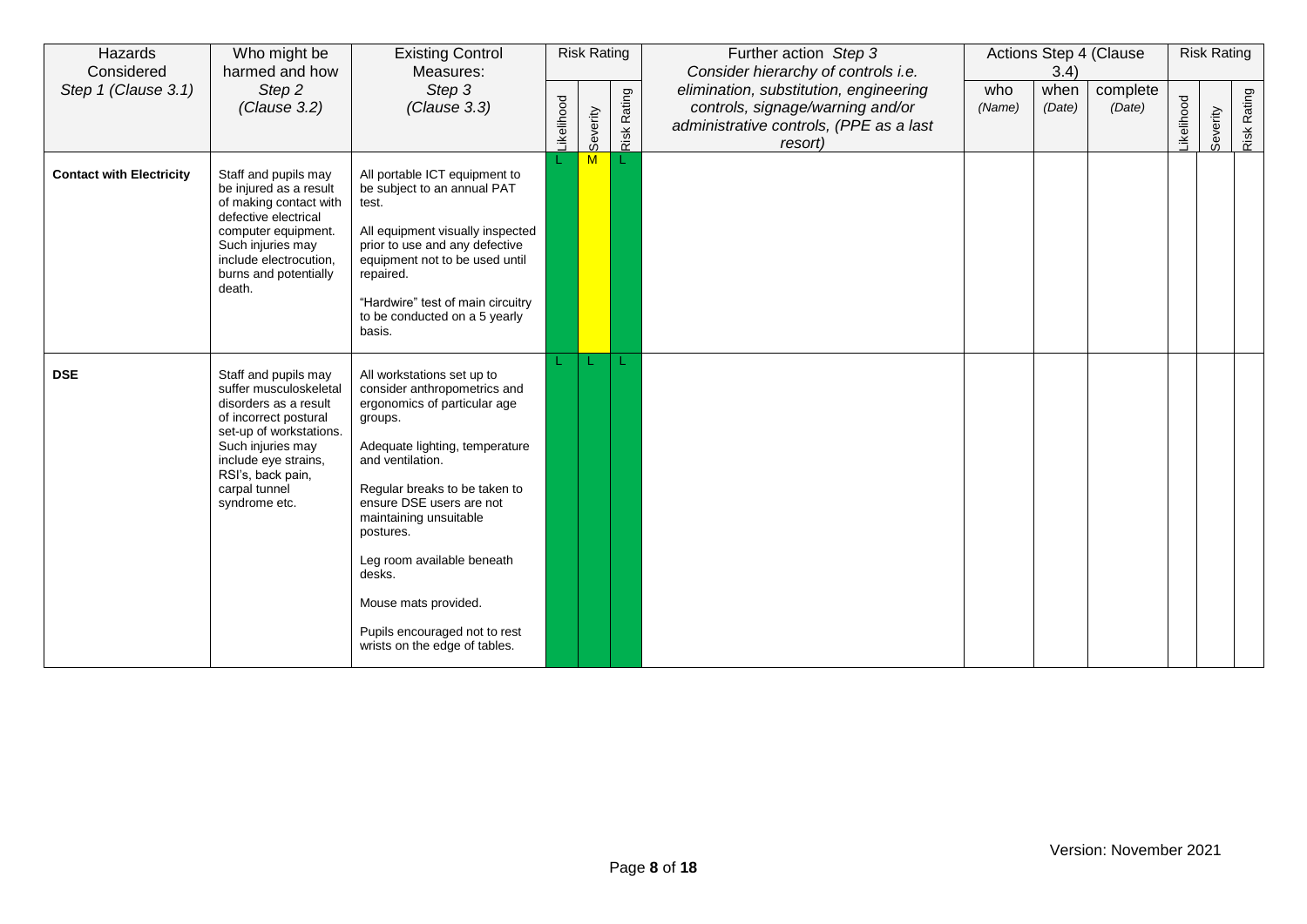| Hazards<br>Considered                                                                              | Who might be<br>harmed and how                                                                                                                                                                             | <b>Existing Control</b><br>Measures:                                                                                                                                                                                                                                                                                                                                                                                                                                         |            | <b>Risk Rating</b> |             | Further action Step 3<br>Consider hierarchy of controls i.e.                                                                     |               | 3.4)           | Actions Step 4 (Clause |           | <b>Risk Rating</b> |             |
|----------------------------------------------------------------------------------------------------|------------------------------------------------------------------------------------------------------------------------------------------------------------------------------------------------------------|------------------------------------------------------------------------------------------------------------------------------------------------------------------------------------------------------------------------------------------------------------------------------------------------------------------------------------------------------------------------------------------------------------------------------------------------------------------------------|------------|--------------------|-------------|----------------------------------------------------------------------------------------------------------------------------------|---------------|----------------|------------------------|-----------|--------------------|-------------|
| Step 1 (Clause 3.1)                                                                                | Step 2<br>(Clause 3.2)                                                                                                                                                                                     | Step 3<br>(Clause 3.3)                                                                                                                                                                                                                                                                                                                                                                                                                                                       | -ikelihood | Severity           | Risk Rating | elimination, substitution, engineering<br>controls, signage/warning and/or<br>administrative controls, (PPE as a last<br>resort) | who<br>(Name) | when<br>(Date) | complete<br>(Date)     | ikelihood | Severity           | Risk Rating |
| Slips and trips                                                                                    | Staff and pupils may<br>be subject to a slip or<br>trip as a result of<br>being obstructed by<br>chairs, furniture or<br>other people. This<br>may result in bumps,<br>blows and potentially<br>fractures. | Pupils instructed to keep chairs<br>suitably tucked in when using<br>computers.<br>All equipment to be positioned<br>to ensure that no computer<br>equipment can obstruct a<br>walkway.<br>Visual inspections of floor area<br>to be conducted before<br>commencement of each<br>working day.                                                                                                                                                                                |            |                    |             |                                                                                                                                  |               |                |                        |           |                    |             |
| <b>Emergency Situations</b>                                                                        |                                                                                                                                                                                                            |                                                                                                                                                                                                                                                                                                                                                                                                                                                                              |            |                    |             |                                                                                                                                  |               |                |                        |           |                    |             |
| <b>First aid</b><br>(A separate first aid<br>assessment should be<br>conducted for each<br>school) | In the event of an<br>accident, injury, or<br>emergency situation,<br>staff, pupils and<br>visitors may suffer as<br>a result of inadequate<br>first aid provision or<br>incorrect first aid<br>treatment. | Adequate number of first aiders<br>and emergency first aiders<br>available in school.<br>First aiders always available on<br>educational visits.<br>Training issued and refreshed<br>continually to first aiders.<br>First aid kits suitably stocked.<br>First aid kits situated throughout<br>the school.<br>First aid kits regularly checked<br>to ensure adequate provisions<br>are available.<br>School awareness of method<br>for contacting the emergency<br>services. |            |                    |             |                                                                                                                                  |               |                |                        |           |                    |             |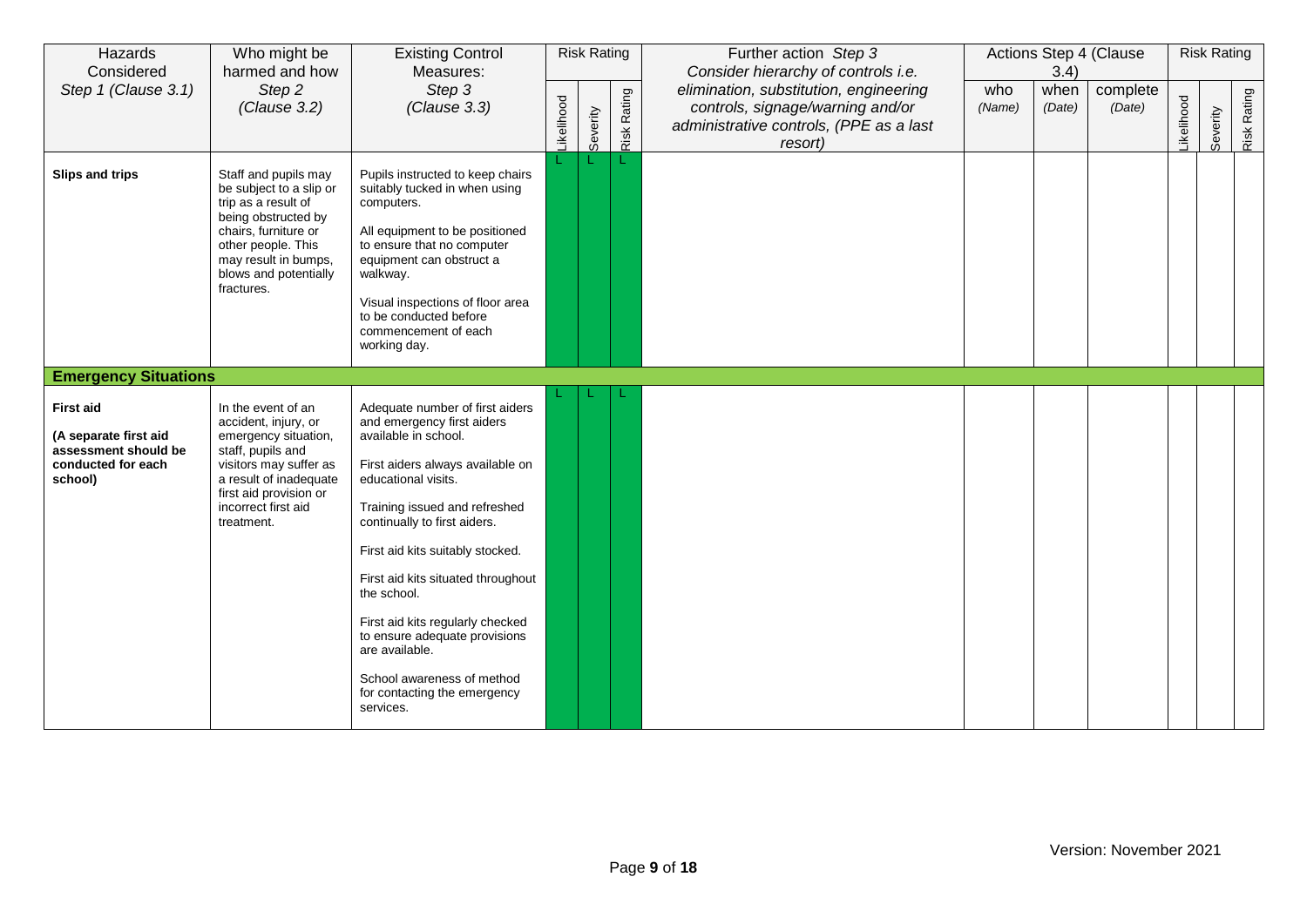| Hazards<br>Considered  | Who might be<br>harmed and how                                                                                                                                                                                   | <b>Existing Control</b><br>Measures:                                                                                                                                                                                                                                                                                                                                                                                                                                                                                                                                                                               |                  | <b>Risk Rating</b> |                    | Further action Step 3<br>Consider hierarchy of controls i.e.                                                                     |               | 3.4)           | Actions Step 4 (Clause |                  | <b>Risk Rating</b> |             |
|------------------------|------------------------------------------------------------------------------------------------------------------------------------------------------------------------------------------------------------------|--------------------------------------------------------------------------------------------------------------------------------------------------------------------------------------------------------------------------------------------------------------------------------------------------------------------------------------------------------------------------------------------------------------------------------------------------------------------------------------------------------------------------------------------------------------------------------------------------------------------|------------------|--------------------|--------------------|----------------------------------------------------------------------------------------------------------------------------------|---------------|----------------|------------------------|------------------|--------------------|-------------|
| Step 1 (Clause 3.1)    | Step 2<br>(Clause 3.2)                                                                                                                                                                                           | Step 3<br>(Clause 3.3)                                                                                                                                                                                                                                                                                                                                                                                                                                                                                                                                                                                             | <b>ikelihood</b> | Severity           | <b>Risk Rating</b> | elimination, substitution, engineering<br>controls, signage/warning and/or<br>administrative controls, (PPE as a last<br>resort) | who<br>(Name) | when<br>(Date) | complete<br>(Date)     | <b>ikelihood</b> | Severity           | Risk Rating |
| <b>Fire</b>            | Staff, pupils, visitors,<br>contractors and<br>members of the public<br>may be subject to<br>serious injury / death<br>in the event of a fire.                                                                   | Local Fire Risk Assessment<br>conducted in school. More<br>detailed controls contained<br>within.<br>Emergency action plan devised,<br>communicated and tested.<br>All visitors made aware of<br>nearest fire exits and assembly<br>points.<br>Fire Safety Awareness training<br>provided for staff.<br>Staff and pupils aware of the<br>procedures to be taken in the<br>event of discovering a fire /<br>hearing the fire alarm.<br>Fire Action Notices are<br>displayed.<br>Suitable firefighting equipment<br>is provided, suitably positioned<br>and maintained i.e. fire blanket,<br>fire extinguishers etc. |                  | M                  |                    |                                                                                                                                  |               |                |                        |                  |                    |             |
| <b>Bomb evacuation</b> | Staff, pupils, visitors,<br>contractors and<br>members of the public<br>may be subject to<br>serious injury / death<br>in the event of a bomb<br>detonation or failure to<br>escape during a bomb<br>evacuation. | Emergency evacuation<br>procedures effectively<br>communicated and tested<br>throughout school.<br>Alternative assembly point for<br>bomb evacuations.                                                                                                                                                                                                                                                                                                                                                                                                                                                             |                  | M                  | L                  |                                                                                                                                  |               |                |                        |                  |                    |             |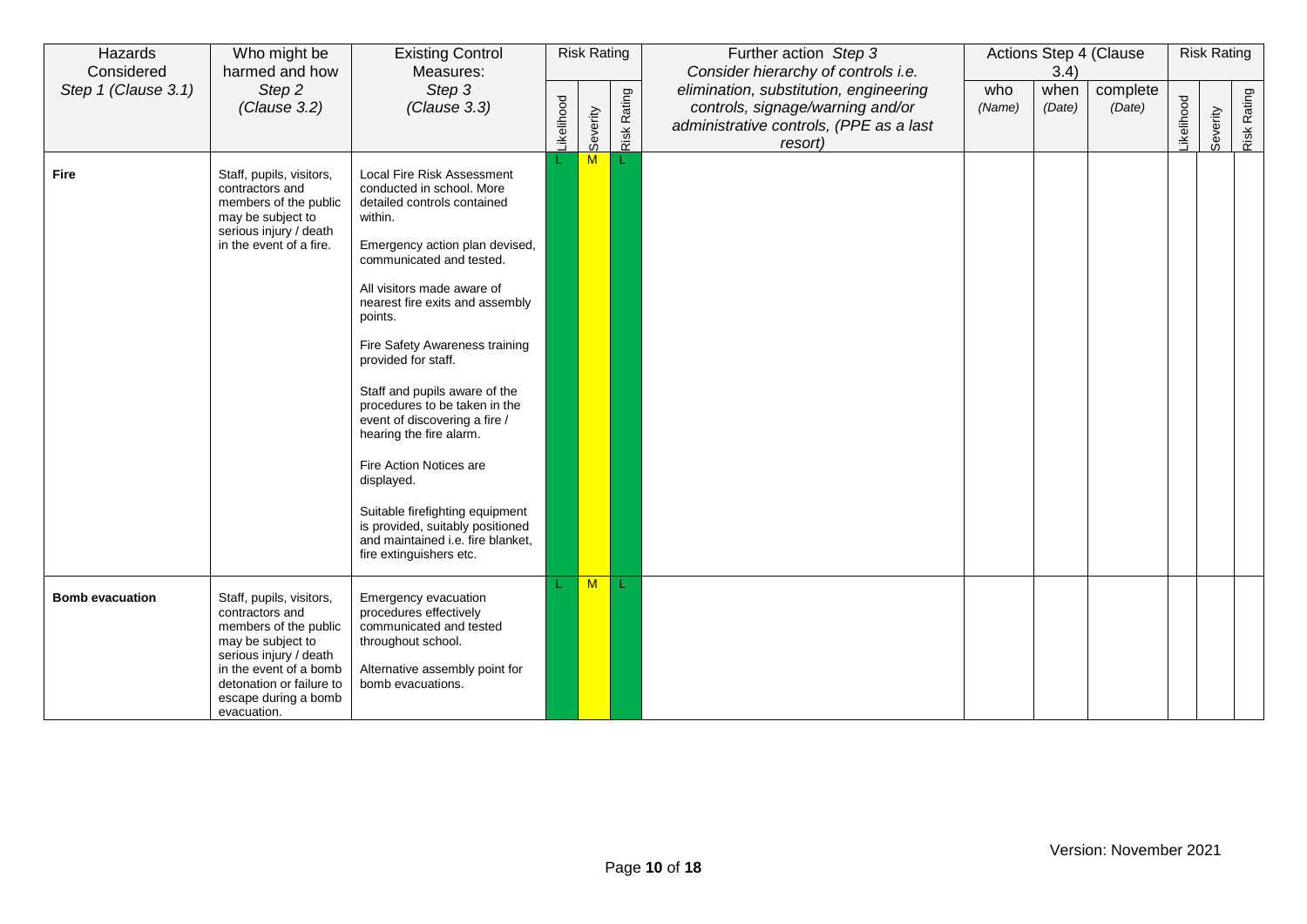| Hazards<br>Considered           | Who might be<br>harmed and how                                                                                                                                                                                                                                                                                                                                       | <b>Existing Control</b><br>Measures:                                                                                                                                                                                                                                                                                                                                                                                                                                                                                                                                          |                  | <b>Risk Rating</b> |                | Further action Step 3<br>Consider hierarchy of controls i.e.                                                                     |               | 3.4)           | Actions Step 4 (Clause |                  | <b>Risk Rating</b> |             |
|---------------------------------|----------------------------------------------------------------------------------------------------------------------------------------------------------------------------------------------------------------------------------------------------------------------------------------------------------------------------------------------------------------------|-------------------------------------------------------------------------------------------------------------------------------------------------------------------------------------------------------------------------------------------------------------------------------------------------------------------------------------------------------------------------------------------------------------------------------------------------------------------------------------------------------------------------------------------------------------------------------|------------------|--------------------|----------------|----------------------------------------------------------------------------------------------------------------------------------|---------------|----------------|------------------------|------------------|--------------------|-------------|
| Step 1 (Clause 3.1)             | Step 2<br>(Clause 3.2)                                                                                                                                                                                                                                                                                                                                               | Step 3<br>(Clause 3.3)                                                                                                                                                                                                                                                                                                                                                                                                                                                                                                                                                        | <b>ikelihood</b> | Severity           | Rating<br>Risk | elimination, substitution, engineering<br>controls, signage/warning and/or<br>administrative controls, (PPE as a last<br>resort) | who<br>(Name) | when<br>(Date) | complete<br>(Date)     | <b>ikelihood</b> | Severity           | Risk Rating |
| <b>Property damage</b>          | Staff, pupils, visitors,<br>contractors and<br>members of the public<br>may suffer injury in<br>the event that<br>significant property<br>damage may pose a<br>risk. Such damage<br>may include asbestos<br>damage, structural<br>insecurity, broken /<br>missing windows,<br>loose roof tiles etc<br>The resulting<br>consequences of such<br>defects can be fatal. | Regular premise inspections<br>conducted to identify any issues<br>with the property's fabric.<br>Regular checks of asbestos on<br>site conducted and recorded to<br>monitor its condition.<br>Condition survey team identify<br>major works required and<br>allocate funds for remedial<br>works on a priority basis.<br>If major damage is noted, area<br>cordoned off to prevent access<br>to an area where one's safety is<br>at risk. Efforts made to rectify<br>problems immediately.<br>Further assessment to be<br>conducted if a dangerous<br>property issue arises. |                  |                    |                |                                                                                                                                  |               |                |                        |                  |                    |             |
| <b>Office and Reprographics</b> |                                                                                                                                                                                                                                                                                                                                                                      |                                                                                                                                                                                                                                                                                                                                                                                                                                                                                                                                                                               |                  |                    |                |                                                                                                                                  |               |                |                        |                  |                    |             |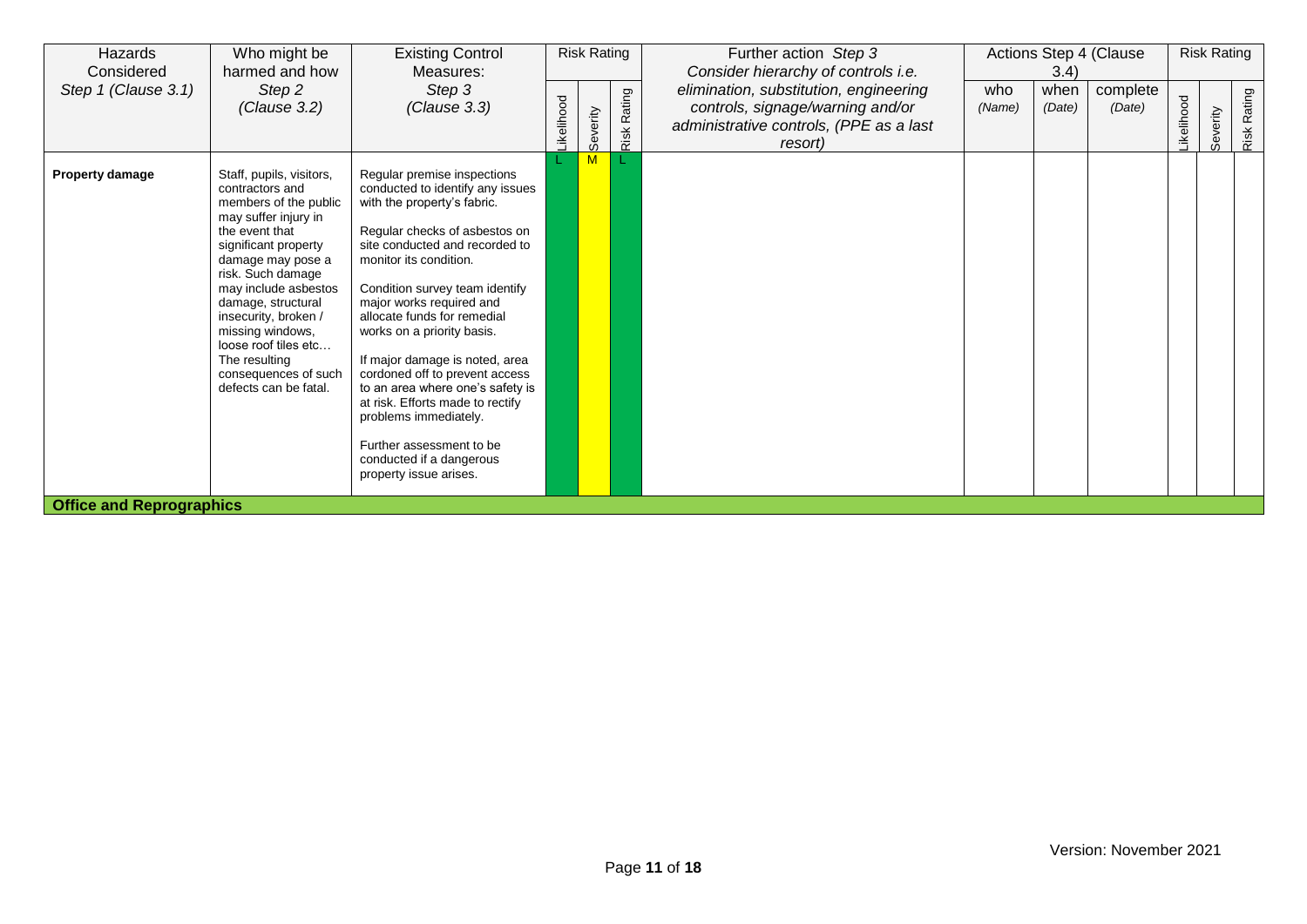| Hazards<br>Considered | Who might be<br>harmed and how                                                                                                                                                                                           | <b>Existing Control</b><br>Measures:                                                                                                                                                                                                                                                                                                                                                                                                                                                                                                                                                                           |                  | <b>Risk Rating</b> |                    | Further action Step 3<br>Consider hierarchy of controls i.e.                                                                     |               | 3.4)           | Actions Step 4 (Clause |           | <b>Risk Rating</b> |             |
|-----------------------|--------------------------------------------------------------------------------------------------------------------------------------------------------------------------------------------------------------------------|----------------------------------------------------------------------------------------------------------------------------------------------------------------------------------------------------------------------------------------------------------------------------------------------------------------------------------------------------------------------------------------------------------------------------------------------------------------------------------------------------------------------------------------------------------------------------------------------------------------|------------------|--------------------|--------------------|----------------------------------------------------------------------------------------------------------------------------------|---------------|----------------|------------------------|-----------|--------------------|-------------|
| Step 1 (Clause 3.1)   | Step 2<br>(Clause 3.2)                                                                                                                                                                                                   | Step 3<br>(Clause 3.3)                                                                                                                                                                                                                                                                                                                                                                                                                                                                                                                                                                                         | <b>ikelihood</b> | Severity           | <b>Risk Rating</b> | elimination, substitution, engineering<br>controls, signage/warning and/or<br>administrative controls, (PPE as a last<br>resort) | who<br>(Name) | when<br>(Date) | complete<br>(Date)     | ikelihood | Severity           | Risk Rating |
| <b>DSE</b>            | Staff, pupils and<br>visitors may be<br>harmed by:<br>Muscular<br>Skeletal<br><b>Disorders</b><br>(MSDs)<br><b>Repetitive Strain</b><br>$\bullet$<br>Injury (RSI)<br>Headaches<br>$\bullet$<br>Eye Problems<br>$\bullet$ | DSE Users to be DSE<br>Assessed by a competent DSE<br>Assessor.<br>DSE Users to be provided with<br>any equipment deemed<br>necessary resulting from DSE<br>Assessment (e.g. footrest, anti-<br>glare screen)<br>DSE Users to follow the<br>guidance within Section B18 of<br>the Safety Manual.<br>Adequate lighting to be<br>provided at DSE Workstations<br>Blinds on windows to be<br>provided to reduce glare and<br>reflection.<br>DSE Users to be aware of their<br>entitlement to eye tests and<br>payment towards glasses.<br>DSE Users encouraged to take<br>regular breaks away front the<br>screen |                  |                    |                    |                                                                                                                                  |               |                |                        |           |                    |             |
|                       |                                                                                                                                                                                                                          | DSE Users encouraged to<br>report any faults with equipment<br>or any medical problems.                                                                                                                                                                                                                                                                                                                                                                                                                                                                                                                        |                  |                    |                    |                                                                                                                                  |               |                |                        |           |                    |             |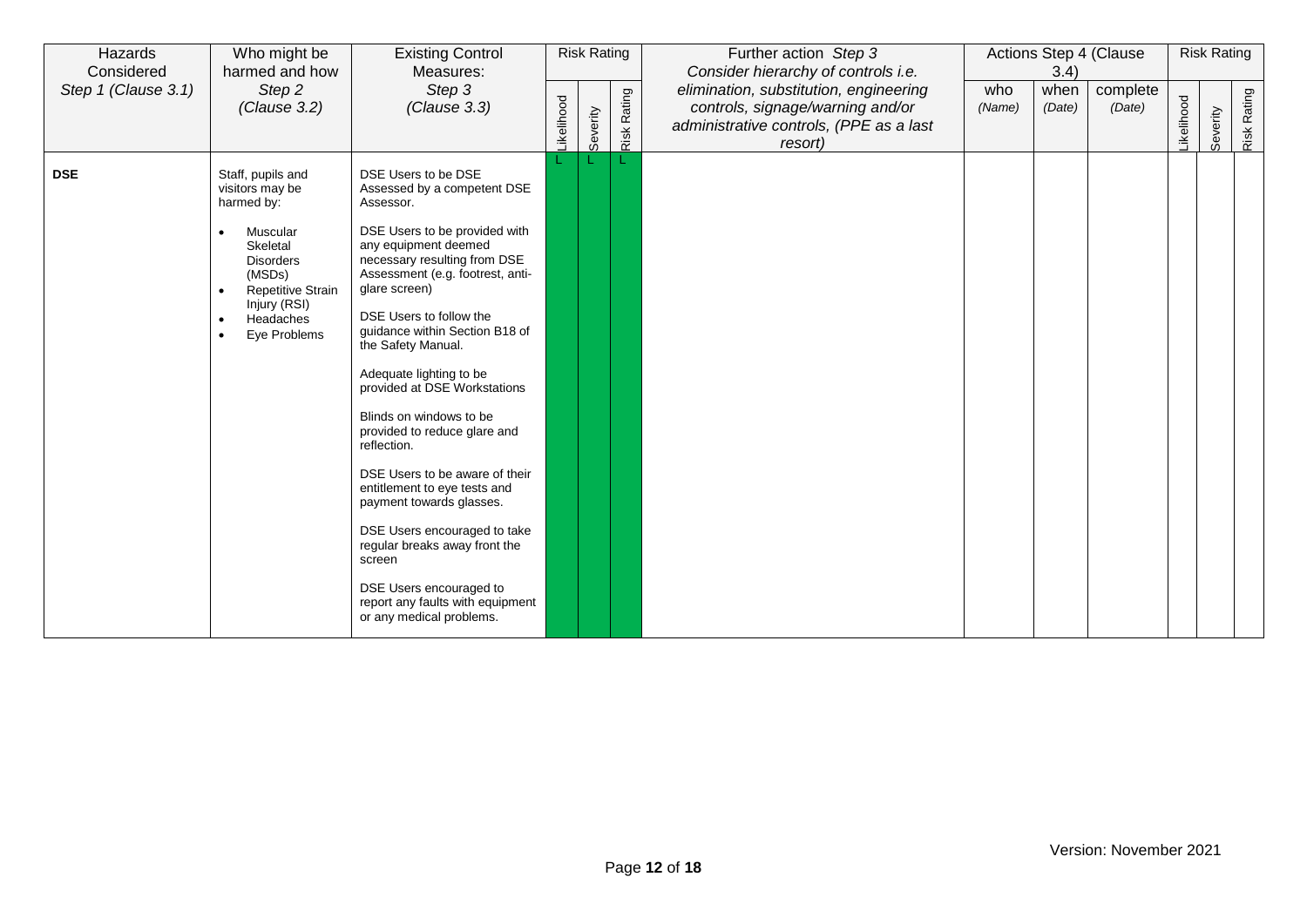| Hazards<br>Considered | Who might be<br>harmed and how                                                                                                                                                                               | <b>Existing Control</b><br>Measures:                                                                                                                                                                                                                                                                                                                                                                                                                                                                                                                                                                                                                                                                                                                                                                                                                                                                                                                                 | <b>Risk Rating</b> |              |             | Further action Step 3<br>Consider hierarchy of controls i.e.                                                                     | Actions Step 4 (Clause<br>3.4) |                |                    | <b>Risk Rating</b> |          |             |
|-----------------------|--------------------------------------------------------------------------------------------------------------------------------------------------------------------------------------------------------------|----------------------------------------------------------------------------------------------------------------------------------------------------------------------------------------------------------------------------------------------------------------------------------------------------------------------------------------------------------------------------------------------------------------------------------------------------------------------------------------------------------------------------------------------------------------------------------------------------------------------------------------------------------------------------------------------------------------------------------------------------------------------------------------------------------------------------------------------------------------------------------------------------------------------------------------------------------------------|--------------------|--------------|-------------|----------------------------------------------------------------------------------------------------------------------------------|--------------------------------|----------------|--------------------|--------------------|----------|-------------|
| Step 1 (Clause 3.1)   | Step 2<br>(Clause 3.2)                                                                                                                                                                                       | Step 3<br>(Clause 3.3)                                                                                                                                                                                                                                                                                                                                                                                                                                                                                                                                                                                                                                                                                                                                                                                                                                                                                                                                               | _ikelihood         | Severity     | Risk Rating | elimination, substitution, engineering<br>controls, signage/warning and/or<br>administrative controls, (PPE as a last<br>resort) | who<br>(Name)                  | when<br>(Date) | complete<br>(Date) | ikelihood          | Severity | Risk Rating |
| Electrocution         | Staff, pupils and<br>visitors may be<br>harmed by:<br>Poor<br>maintenance of<br>electrical<br>equipment<br>Exposed<br>$\bullet$<br>cabling/wires<br>This may result in<br>death electrical burns<br>or fire. | All fixed electrical installations<br>must be checked periodically.<br>All portable electrical appliances<br>to be PAT Tested (at yearly<br>intervals) and a log kept.<br>(including equipment used<br>infrequently i.e. Christmas<br>lights)<br>No personal portable electrical<br>equipment to be brought onto<br>site unless it has been<br>electrically tested.<br>Any modifications or repairs to<br>electrical items must only be<br>done so by a competent person.<br>Any 'unsafe' electrical items to<br>be removed from use until<br>properly repaired.<br>Staff to be encouraged to make<br>visual inspections of electrical<br>equipment prior to use.<br>All equipment that is hire must<br>be electrically sound (the onus<br>is on the school to check this)<br>Information, training and<br>instruction to be provided to<br>those staff using electrical<br>equipment.<br>Staff to follow the guidance<br>within Section B3 of the Safety<br>Manual. |                    | $\mathsf{M}$ |             |                                                                                                                                  |                                |                |                    |                    |          |             |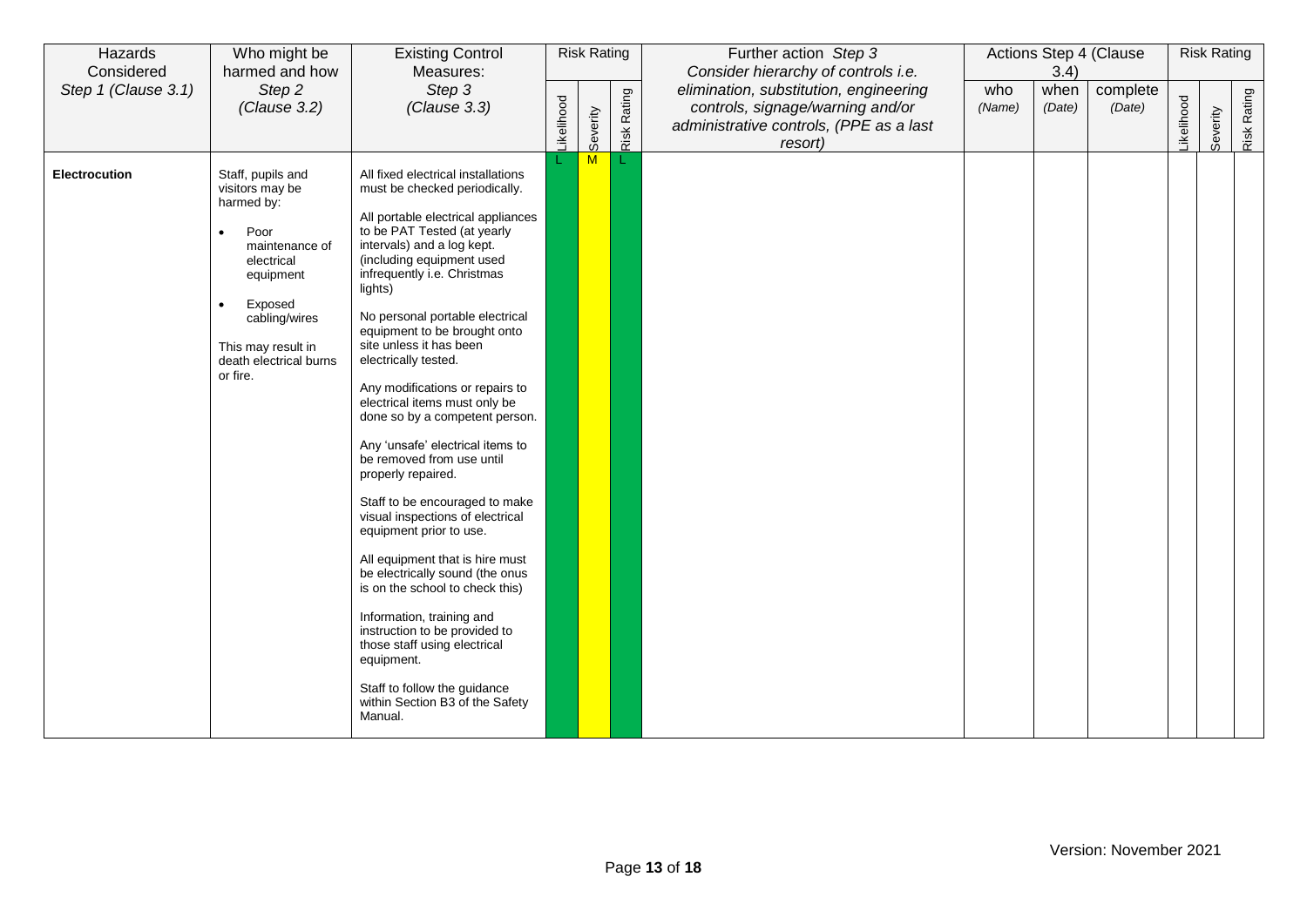| Hazards<br>Considered  | Who might be<br>harmed and how                                                                                                                                                                                                                                             | <b>Existing Control</b><br>Measures:                                                                                                                                                                                                                                                                                                                                                                    | <b>Risk Rating</b><br>Step 3<br>Rating<br>ikelihood<br>everity<br>Risk<br>$\omega$ |  |  | Further action Step 3<br>Consider hierarchy of controls i.e.                                                                     | Actions Step 4 (Clause<br>3.4 |                |                    | <b>Risk Rating</b> |         |             |
|------------------------|----------------------------------------------------------------------------------------------------------------------------------------------------------------------------------------------------------------------------------------------------------------------------|---------------------------------------------------------------------------------------------------------------------------------------------------------------------------------------------------------------------------------------------------------------------------------------------------------------------------------------------------------------------------------------------------------|------------------------------------------------------------------------------------|--|--|----------------------------------------------------------------------------------------------------------------------------------|-------------------------------|----------------|--------------------|--------------------|---------|-------------|
| Step 1 (Clause 3.1)    | Step 2<br>(Clause 3.2)                                                                                                                                                                                                                                                     | (Clause 3.3)                                                                                                                                                                                                                                                                                                                                                                                            |                                                                                    |  |  | elimination, substitution, engineering<br>controls, signage/warning and/or<br>administrative controls, (PPE as a last<br>resort) | who<br>(Name)                 | when<br>(Date) | complete<br>(Date) | elihood<br>⋰       | everity | Risk Rating |
| <b>Manual handling</b> | Staff may be injured<br>as a result of using<br>incorrect lifting<br>techniques and<br>attempting to lift<br>heavy/cumbersome<br>loads. Such injuries<br>may result in:<br>Sprains<br><b>Back Injuries</b><br>Muscular<br>Skeletal<br><b>Disorders</b><br>(MSDs)<br>Impact | Staff have received Manual<br>Handling training.<br>Shared lifting practices to be<br>adopted where appropriate.<br>Large / heavy items to be<br>assessed before handling.<br>Lifting and Handling aids to be<br>provided where necessary.<br>Formal assessments of manual<br>handling activities to be<br>conducted for routine activities<br>where there is a significant risk<br>of manual handling. |                                                                                    |  |  |                                                                                                                                  |                               |                |                    |                    |         |             |
|                        | <b>Playground Activities and Play Equipment</b>                                                                                                                                                                                                                            |                                                                                                                                                                                                                                                                                                                                                                                                         |                                                                                    |  |  |                                                                                                                                  |                               |                |                    |                    |         |             |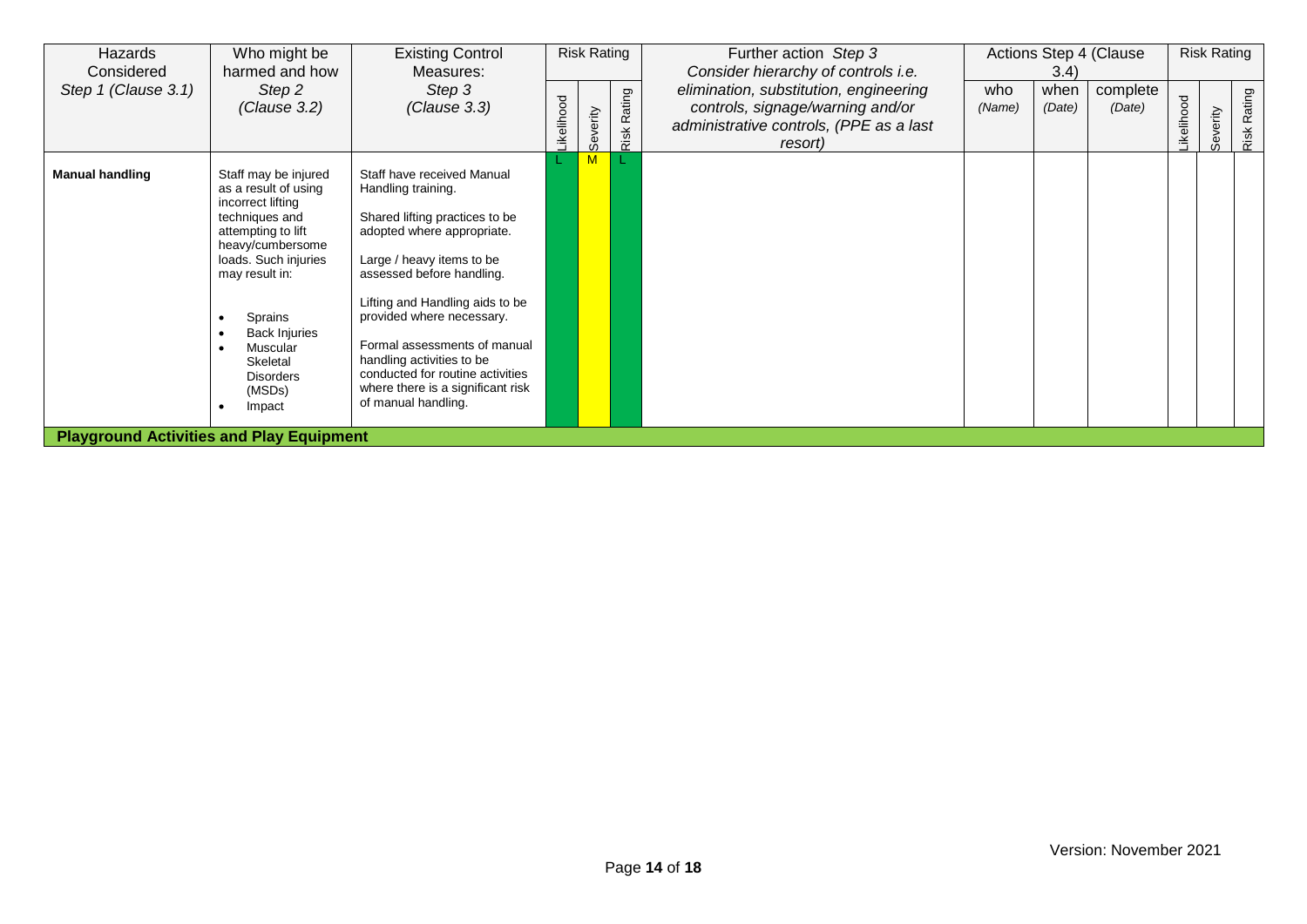| Hazards<br>Considered                | Who might be<br>harmed and how                                                                                                                                                                                                                    | <b>Existing Control</b><br>Measures:                                                                                                                                                                                                                                                                                                                                                                                                                                                                                                                                                                                                                                   | <b>Risk Rating</b> |          |             | Further action Step 3<br>Consider hierarchy of controls i.e.                                                                     | Actions Step 4 (Clause<br>3.4) |                |                    | <b>Risk Rating</b> |          |             |
|--------------------------------------|---------------------------------------------------------------------------------------------------------------------------------------------------------------------------------------------------------------------------------------------------|------------------------------------------------------------------------------------------------------------------------------------------------------------------------------------------------------------------------------------------------------------------------------------------------------------------------------------------------------------------------------------------------------------------------------------------------------------------------------------------------------------------------------------------------------------------------------------------------------------------------------------------------------------------------|--------------------|----------|-------------|----------------------------------------------------------------------------------------------------------------------------------|--------------------------------|----------------|--------------------|--------------------|----------|-------------|
| Step 1 (Clause 3.1)                  | Step 2<br>(Clause 3.2)                                                                                                                                                                                                                            | Step 3<br>(Clause 3.3)                                                                                                                                                                                                                                                                                                                                                                                                                                                                                                                                                                                                                                                 | ikelihood          | Severity | Risk Rating | elimination, substitution, engineering<br>controls, signage/warning and/or<br>administrative controls, (PPE as a last<br>resort) | who<br>(Name)                  | when<br>(Date) | complete<br>(Date) | ikelihood          | Severity | Risk Rating |
| Unsuitable play<br>equipment / tools | Staff and pupils may<br>experience cuts.<br>bruises and fractures<br>as a result of<br>slips/trips, becoming<br>trapped in equipment<br>or following the<br>collapse of equipment.<br>Small items may also<br>pose a choking<br>hazard to pupils. | Play equipment / tools are<br>obtained from a reputable<br>source.<br>Play equipment / tools are<br>appropriate for the age group<br>concerned e.g. blunt ended<br>scissors.<br>Play equipment / tools are<br>assembled and used in<br>accordance with the<br>manufacturer's instructions.<br>Arrangements are in place for<br>the supervision of use of<br>climbing equipment<br>(unauthorised use of such<br>equipment must be prevented<br>e.g. before / after school).<br>A visual inspection of<br>equipment is conducted prior to<br>use and a routine inspection is<br>undertaken and recorded.<br>Equipment is inspected<br>annually by a competent<br>person. |                    | M        |             |                                                                                                                                  |                                |                |                    |                    |          |             |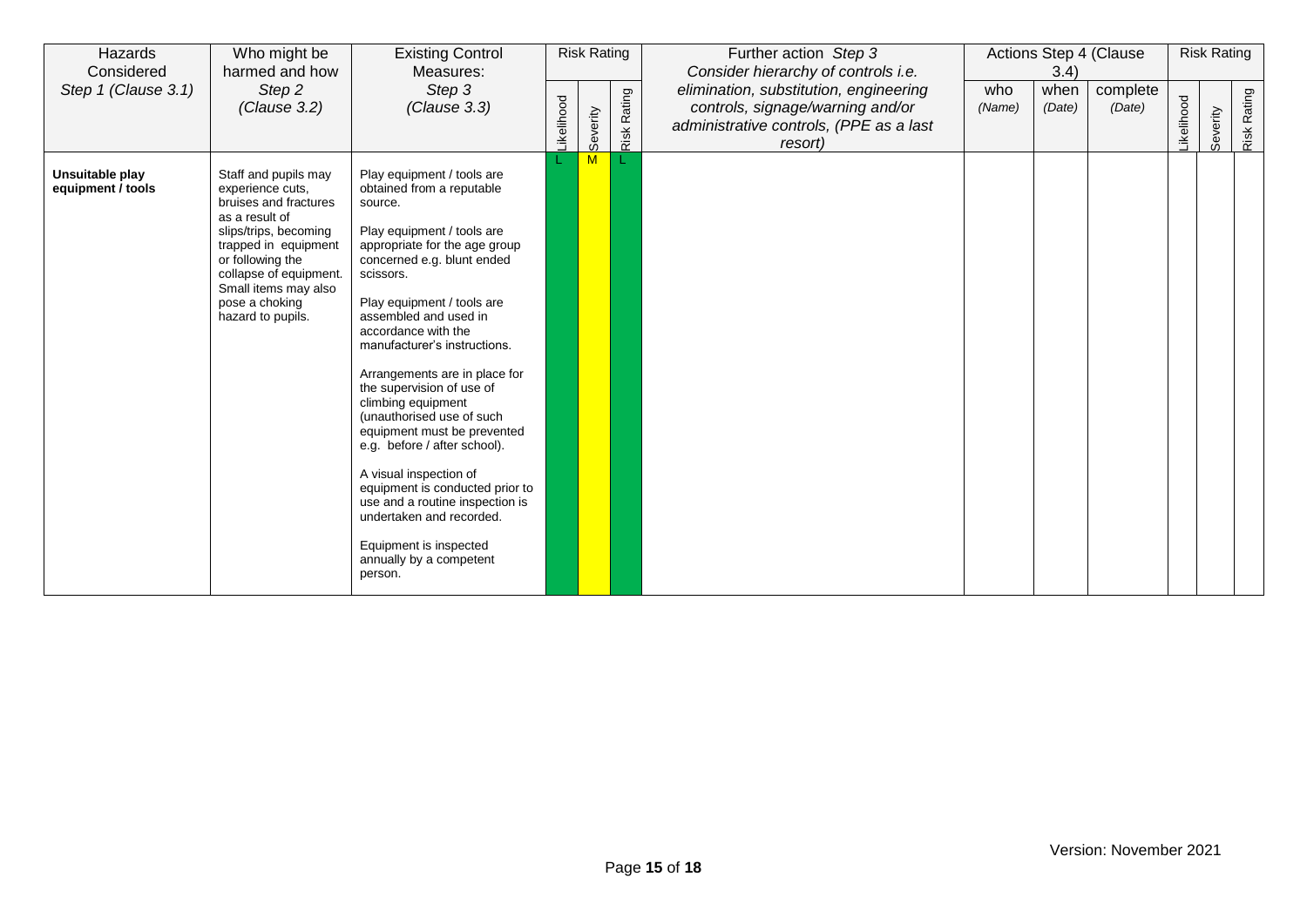| Hazards<br>Considered    | Who might be<br>harmed and how                                                                                                                                                      | <b>Existing Control</b><br>Measures:                                                                                                                                                                                                                                                                                                                                                                                                                                                                                                                                                                                                                     | <b>Risk Rating</b> |                                                                                                                                                                    |   | Further action Step 3<br>Consider hierarchy of controls i.e. | Actions Step 4 (Clause<br>3.4) |                    |                  | <b>Risk Rating</b> |             |  |  |
|--------------------------|-------------------------------------------------------------------------------------------------------------------------------------------------------------------------------------|----------------------------------------------------------------------------------------------------------------------------------------------------------------------------------------------------------------------------------------------------------------------------------------------------------------------------------------------------------------------------------------------------------------------------------------------------------------------------------------------------------------------------------------------------------------------------------------------------------------------------------------------------------|--------------------|--------------------------------------------------------------------------------------------------------------------------------------------------------------------|---|--------------------------------------------------------------|--------------------------------|--------------------|------------------|--------------------|-------------|--|--|
| Step 1 (Clause 3.1)      | Step 2<br>(Clause 3.2)                                                                                                                                                              | Step 3<br>(Clause 3.3)                                                                                                                                                                                                                                                                                                                                                                                                                                                                                                                                                                                                                                   | ikelihood          | elimination, substitution, engineering<br><b>Risk Rating</b><br>controls, signage/warning and/or<br>Severity<br>administrative controls, (PPE as a last<br>resort) |   | who<br>(Name)                                                | when<br>(Date)                 | complete<br>(Date) | <b>ikelihood</b> | Severity           | Risk Rating |  |  |
| Slips and trips          | Staff, pupils, visitors<br>and contractors may<br>be injured as a result<br>of a slip or trip on<br>equipment. This may<br>result in bumps and<br>blows, bruising and<br>fractures. | Play equipment / tools are<br>appropriately sited e.g. water<br>and sand play areas on anti-slip<br>surfaces (e.g. suitable mats)<br>and away from traffic routes.<br>Cleaning equipment is available<br>for spillages of sand and water.<br>Pedestrian routes are<br>maintained around equipment.<br>Storage facilities are available<br>for tools / play equipment.<br>Suitable floor surface and<br>maintained in a good condition.<br>Any hazards must be reported<br>immediately.<br>Appropriate footwear to be<br>worn.<br>Consideration given to weather<br>and the potential risks for slips,<br>trips and falls e.g. snow, ice,<br>wet weather. |                    | M                                                                                                                                                                  |   |                                                              |                                |                    |                  |                    |             |  |  |
| <b>Falls from Height</b> | Staff and pupils may<br>fall from height off<br>play equipment<br>causing bumps,<br>bruises, sprains and<br>fractures.                                                              | All play equipment to be visually<br>inspected prior to use.<br>Defective equipment must be<br>removed from use until repaired<br>or replaced.<br>Suitable surfacing available to<br>minimise impact from fall.<br>Pupil to be supervised by staff<br>whilst using the equipment.                                                                                                                                                                                                                                                                                                                                                                        | M                  | M                                                                                                                                                                  | M |                                                              |                                |                    |                  |                    |             |  |  |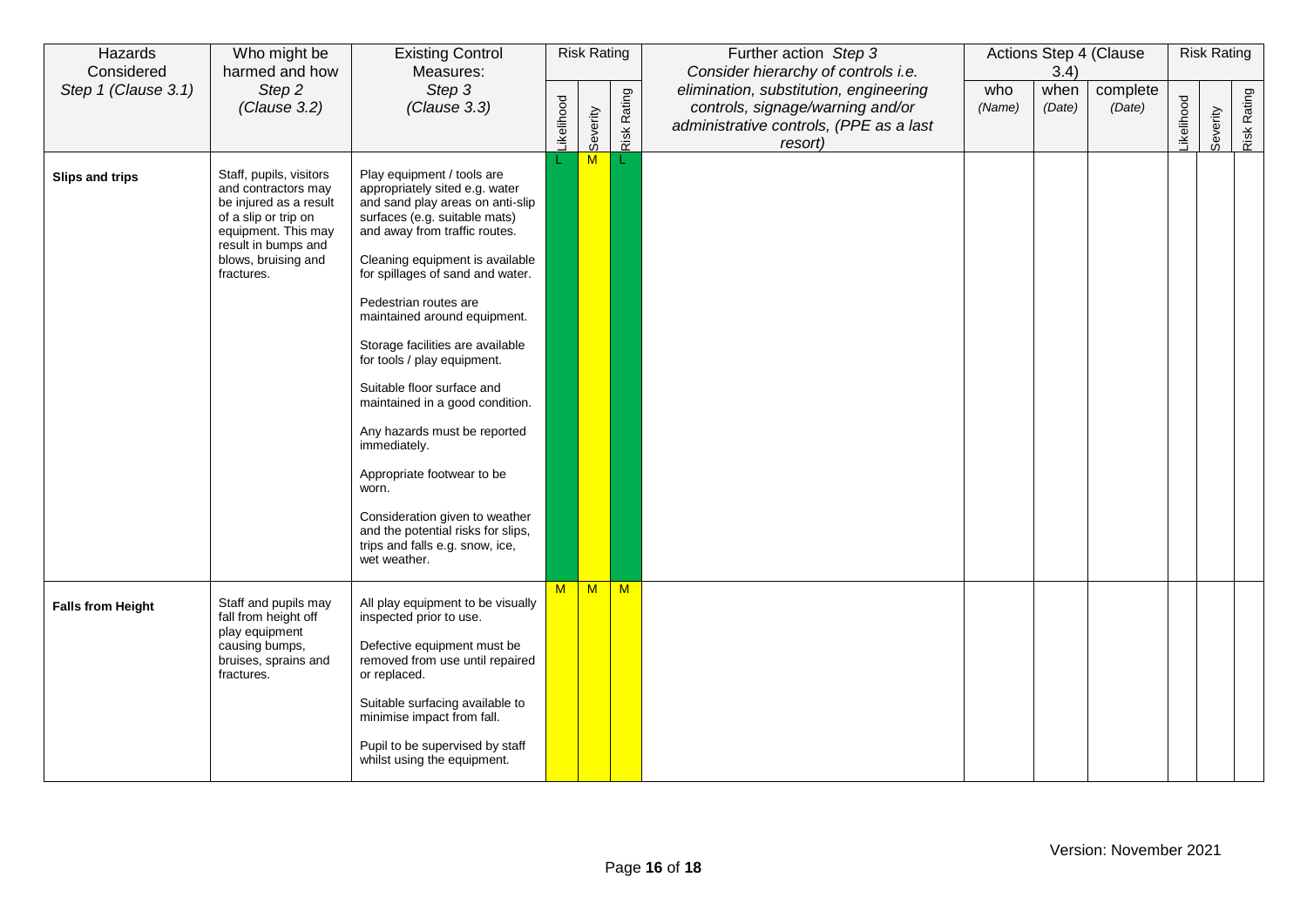| Hazards<br>Considered                                                                                                                                     | Who might be<br>harmed and how                                                                                                                                                                                                                                   |                                                                                                                                                                                                                                                                                                                                                                              | <b>Existing Control</b><br>Measures: |                  | <b>Risk Rating</b> |             | Further action Step 3<br>Consider hierarchy of controls i.e.                                                                     | Actions Step 4 (Clause<br>3.4) |                |                                  | <b>Risk Rating</b> |          |                    |
|-----------------------------------------------------------------------------------------------------------------------------------------------------------|------------------------------------------------------------------------------------------------------------------------------------------------------------------------------------------------------------------------------------------------------------------|------------------------------------------------------------------------------------------------------------------------------------------------------------------------------------------------------------------------------------------------------------------------------------------------------------------------------------------------------------------------------|--------------------------------------|------------------|--------------------|-------------|----------------------------------------------------------------------------------------------------------------------------------|--------------------------------|----------------|----------------------------------|--------------------|----------|--------------------|
| Step 1 (Clause 3.1)                                                                                                                                       | Step 2<br>(Clause 3.2)                                                                                                                                                                                                                                           | Step 3<br>(Clause 3.3)                                                                                                                                                                                                                                                                                                                                                       |                                      | <b>ikelihood</b> | Severity           | Risk Rating | elimination, substitution, engineering<br>controls, signage/warning and/or<br>administrative controls, (PPE as a last<br>resort) | who<br>(Name)                  | when<br>(Date) | complete<br>(Date)               | ikelihood          | Severity | <b>Risk Rating</b> |
| <b>Manual Handling</b>                                                                                                                                    | Staff may be injured<br>as a result of using<br>incorrect lifting<br>techniques and<br>attempting to lift<br>heavy/cumbersome<br>loads. Such injuries<br>may result in:<br>Sprains<br><b>Back Injuries</b><br>Muscular<br>Skeletal<br><b>Disorders</b><br>(MSDs) | Staff have received Manual<br>Handling training.<br>Shared lifting practices to be<br>adopted where appropriate.<br>Large / heavy items to be<br>assessed before handling.<br>Lifting and Handling aids to be<br>provided where necessary.<br>Formal assessments of manual<br>handling activities to be<br>conducted for routine activities<br>where there is a significant. |                                      |                  | M                  |             |                                                                                                                                  |                                |                |                                  |                    |          |                    |
| <b>Sharp Instruments</b>                                                                                                                                  | Staff, pupils, visitors<br>and contractors may<br>experience cuts,<br>lacerations and<br>piercing as a result of<br>contact with sharp<br>objects.                                                                                                               | Sharp equipment / tools are<br>stored to prevent unauthorised<br>access e.g. scissors.<br>Adequate supervision is<br>provided when such equipment<br>/ tools are in use.                                                                                                                                                                                                     |                                      |                  | M                  |             |                                                                                                                                  |                                |                |                                  |                    |          |                    |
| Consider if any additional hazards are created and control measures are required if this activity is undertaken in non-routine or emergency<br>conditions |                                                                                                                                                                                                                                                                  |                                                                                                                                                                                                                                                                                                                                                                              |                                      |                  |                    |             |                                                                                                                                  |                                |                | Review Date (Step 5): 01/09/2022 |                    |          |                    |
| Date: 19/11/2021<br>Assessors Signature:                                                                                                                  |                                                                                                                                                                                                                                                                  |                                                                                                                                                                                                                                                                                                                                                                              |                                      |                  |                    |             | C A Smith                                                                                                                        |                                |                | Date: 19/11/2021                 |                    |          |                    |